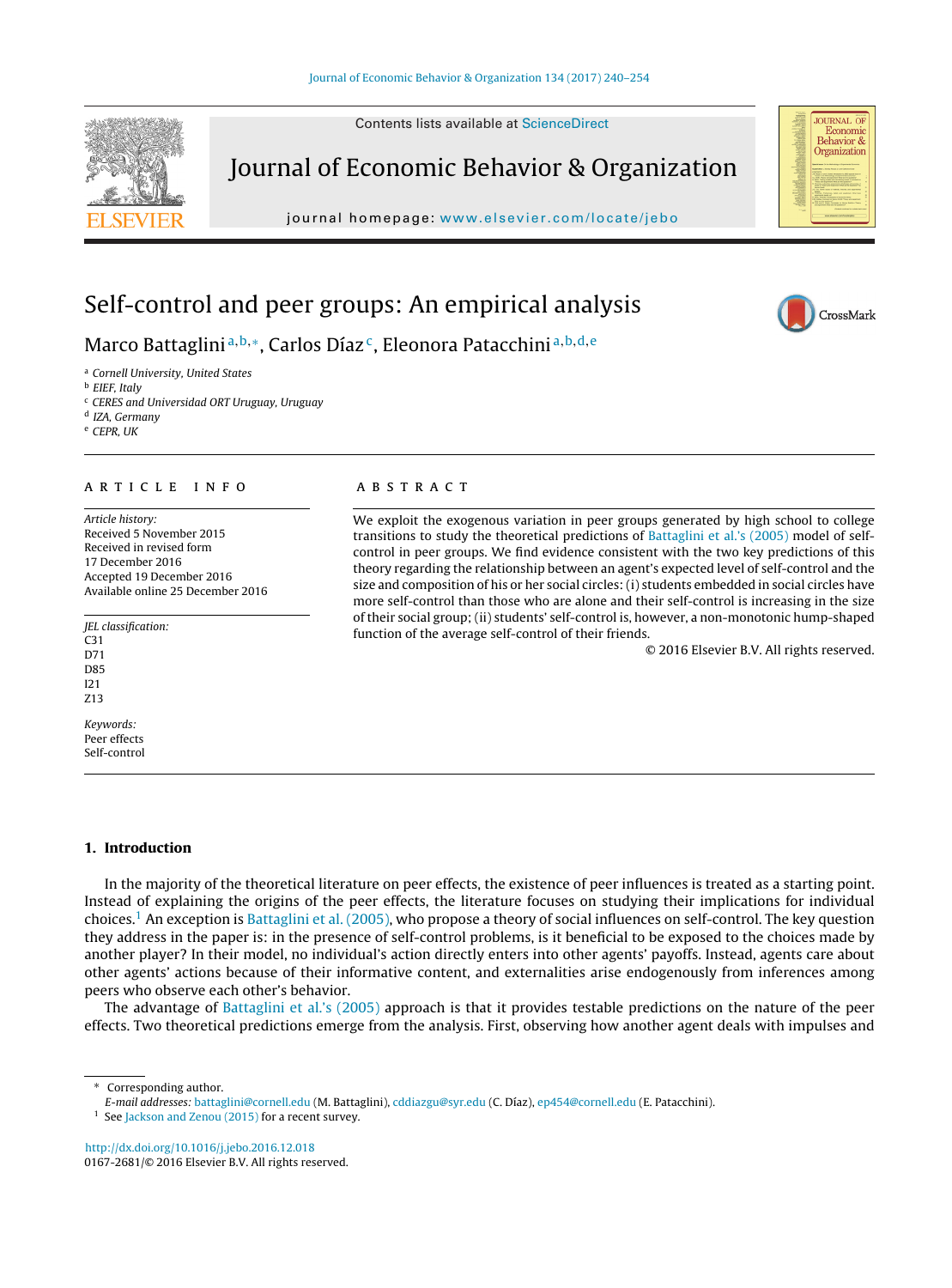temptation can be beneficial or detrimental, since this news can improve or damage the agent's ability to control his own impulses. The sign of the peer effect depends, in a predictable and endogenous way, on the expected type of the peer: observing another agent improves self-control when agents have at least a minimum level of expected self-control; it has the opposite effect when agents have a low expected level of self-control.

Second, when agents are heterogeneous in their expected levels of self-control, they generally value the "quality" of their peers non-monotonically. The ideal friend is someone with a slightly worse self-control problem than one's own: this makes one's own successes more encouraging and own failures less discouraging. Intuitively, there is little benefit from having a friend who is too self-controlled or a friend who is too impulsive. This fact is in contrast with the standard assumption that peer effects are monotonic and, indeed, linear in other players' actions.

In this paper, we use data from the National Longitudinal Survey of Adolescent to Adult Health (Add Health) to test these predictions. This panel is an ideal data set to test this theory since it provides information on self-control both for the individuals and for their friends. As a result, besides providing evidence on a specific model of social interaction, this paper contributes to the literature on peer effects by providing new evidence on the nature of peer influences in the presence of self-control problems.

The main challenge encountered in empirical studies on peer effects is the endogeneity stemming from the fact that individuals choose peers as well as actions.<sup>2</sup> Our analysis exploits the longitudinal nature of the Add Health panel, which follows six cohorts of individuals and their friends from adolescence to adulthood (from Grades 7–12 through ages 24–30) from the years 1994–1995. The central regression of our paper investigates whether, and to what extent, a student's ability to deal with her own impulses changes when the student's social circle is affected by the loss of an older friend who terminates the school program. The key assumption of our identification strategy is that, when a student graduates, social ties with younger schoolmates are terminated or attenuated.<sup>3</sup> Graduation/termination of the school program, therefore, provides an exogenous shock to the social circle of the other members in lower grades who remain enrolled. To our knowledge, this dynamic feature of Add Health has not been exploited before in this way as a source of exogenous variation to test for peer effects.

Specifically, our analysis consists of regressions looking at individual self-control as a function of a set of socioeconomic characteristics and proxies for social influences. We first investigate whether people with strong social circles have more self-control than those without ties to peers. Next, we investigate whether self-control varies with the level of self-control of peers, allowing for non-linear effects. Our results show that, consistent with the theory described above: (i) students embedded in social circles have more self-control than those who are alone, and their self-control is increasing in the number of their peers; (ii) an agent's self-control increases with the average peers' self-control if the agent's self-control is sufficiently above the peers' average self-control, but it decreases if the agent's selfcontrol is below the peers' average self control; (iii) having similar friends can be good, but too much similarity can be bad. These results are confirmed when we exploit an exogenous variation in the composition of the peer group.

Our work fits in a recent literature empirically studying the link between self-control and peer effects following [Battaglini](#page-14-0) et [al.'s](#page-14-0) [\(2005\)](#page-14-0) theoretical work. Early contributions in this literature have focused on the possibility of contagion of selfcontrol problems through peer effects. Contagion effects in obesity and smoking problems are found by [Christakis](#page-14-0) [and](#page-14-0) [Fowler](#page-14-0) [\(2007\)](#page-14-0) and [Christakis](#page-14-0) [and](#page-14-0) [Fowler](#page-14-0) [\(2008\),](#page-14-0) respectively. These results have, however, been disputed by [Cohen-Cole](#page-14-0) [and](#page-14-0) [Fletcher](#page-14-0) [\(2008\)](#page-14-0) who, after controlling for endogeneity issues, find no statistically significant contagion. A different approach is used by [Buechel](#page-14-0) et [al.](#page-14-0) [\(2014\),](#page-14-0) who rely on laboratory experiments to explicitly study [Battaglini](#page-14-0) et [al.](#page-14-0) [\(2005\)](#page-14-0) predictions. Similar to our work, they find a positive correlation between self-control in the study habits of undergraduates at Hamburg University and the quality of their social circles.

With respect to this and previous papers, our work distinguishes itself in two ways. First, while we exclusively rely on field data, we are able to use high school graduation as a source of exogenous variation in peer groups to identify causality. Second, we are the first to find non-monotonic peer effects on the self-control problem, a key prediction in [Battaglini](#page-14-0) et [al.](#page-14-0) [\(2005\).](#page-14-0)

The paper is organized as follows. In Section [2,](#page-2-0) we discuss the theoretical predictions and the data in greater detail. Section [3](#page-4-0) contains an exploration of the correlations that emerge from our data, while in Section [4,](#page-7-0) we exploit the exogenous variation in social networks described above to identify peer effects on self-control. In Section [5,](#page-10-0) we collect additional evidence to provide further confidence in the results of our analysis. Section [6](#page-12-0) concludes.

 $^2$  The other critical issue is the identification of the behavioral mechanism underlying peer effects (see [Liu](#page-14-0) et [al.,](#page-14-0) [2014\).](#page-14-0) For surveys of the recent empirical literature that incorporates network analyses into studies of peer effects and behavior, see [Jackson](#page-14-0) [\(2014\)](#page-14-0) and [Jackson](#page-14-0) et [al.](#page-14-0) [\(2014\).](#page-14-0)

<sup>&</sup>lt;sup>3</sup> Although it is true that students may still be in contact after high school, it seems plausible to assume that the strength of social interactions is reduced. Online communication among adolescents was not as common during the years of the survey as it is now. There were just 5 and 16 internet users per 100 people in the US in 1994 and 1996, respectively, in contrast to the almost 90 per 100 we have today [\(World](#page-14-0) [Bank,](#page-14-0) [2016\).](#page-14-0) As psychologists postulate, a constant level of interaction is essential for people with self-control or addiction problems to find relief in self-help groups like Alcoholics Anonymous, Narcotics Anonymous, and similar organizations that are predicated on the mutual sharing of experiences. As a result, a shock to the intensity of social interactions would affect the transmission mechanism, even if interactions are not reduced to zero.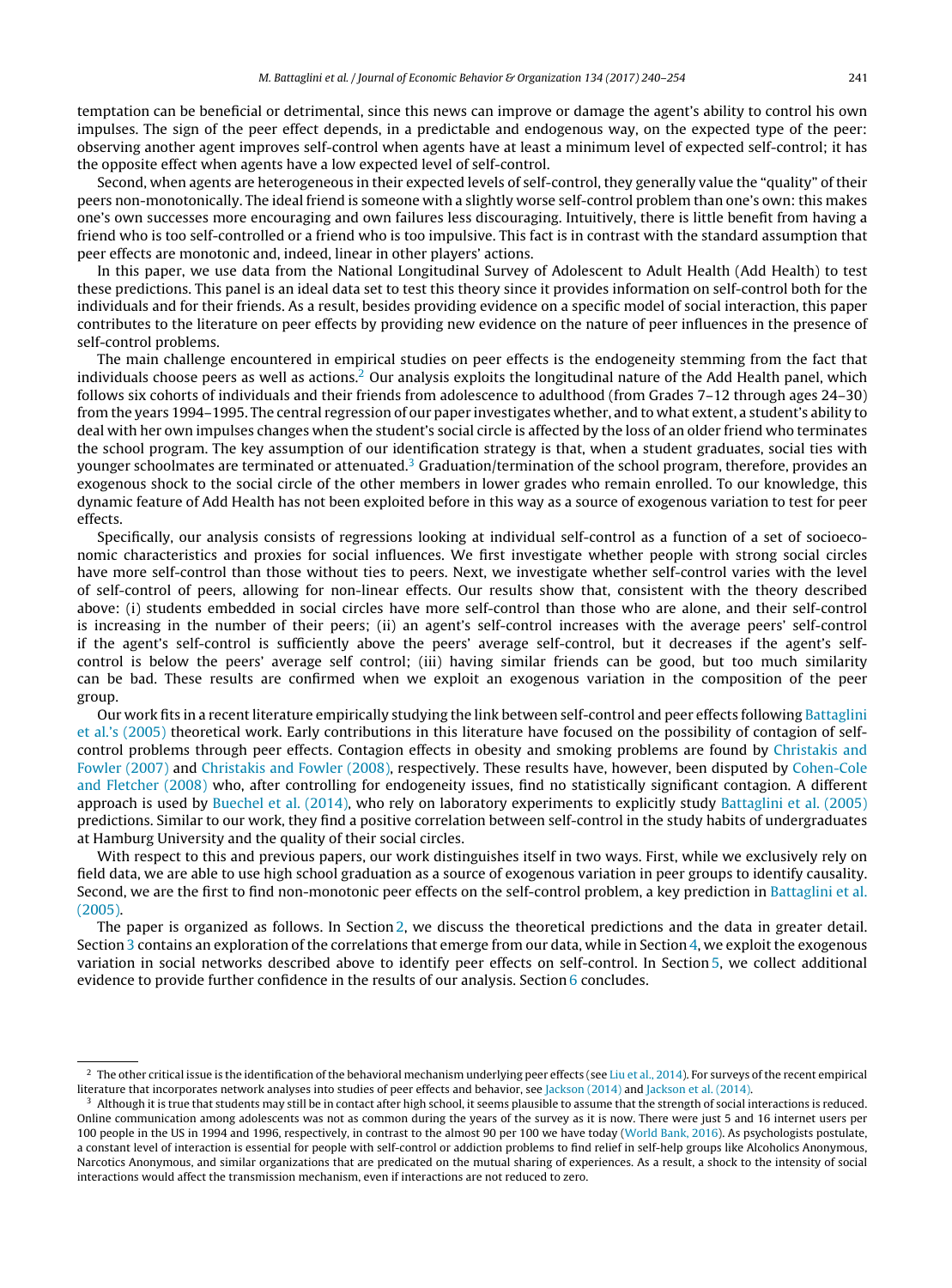## <span id="page-2-0"></span>**2. Theory and data**

## 2.1. Model and predictions

In [Battaglini](#page-14-0) et [al.](#page-14-0) [\(2005\),](#page-14-0) an individual can choose to act alone or in a group. If he acts alone, he can only observe his own past actions (i.e., whether he was weak-willed or strong-willed in previous situations). The key behavioral assumption of the model is that the agent does not know certain aspects of his own preferences (notably the strength of his self-control), but can infer them from his own actions: the agent therefore uses his own past actions for self-monitoring. Intuitively, if an agent breaks a personal rule (a personal resolution, like a diet or an exercise regimen), he will reveal himself to be weak-willed.

If the agent acts in a group, he is able to observe the actions and outcomes of another agent (henceforth referred to as "the peer"). The second key assumption of the model is that the agents' types are correlated: if self-control is hard for an agent, it is also likely to be hard for the peer. The agent, therefore, finds it optimal to use both his own past actions and the peer's actions for self-monitoring. Successes by the peer are "good news" that boost the agent's belief that selfcontrol is manageable; failures are "bad news" and have the opposite effect. What makes the analysis interesting is that the informative content of the peer's actions is endogenous. Depending on the primitives of the model, the agent's actions can be complements with positive peer effects, or substitutes with negative peer effects.

Two theoretical predictions emerge from the analysis concerning who finds it beneficial to be in a group, and how an agent in a group is affected by his or her peer. For both predictions, the key variable is the expected cost of self-control, denoted as  $s_i$  for agent i, as measured by the probability of experiencing a self-control temptation and the cost of resisting it. Regarding the first prediction, the model predicts that observing a peer has an expected positive effect on self-control only if the agents have a sufficiently low expected cost of self-control (henceforth, in short, self-control problem). The model predicts that an agent joins a group if and only if his expected self-control ability is larger than a threshold  $s_i^*$ . If we denote  $G_i$  the event in which an agent *i* joins a group and  $NG_i$  when the agent *i* is alone, we have

$$
E(s_i|G_i) = \int_{s_i^*}^{\overline{S}} s_i dF(s_i)/(1 - F(s_i^*)) > \int_{\underline{S}}^{s_i^*} s_i dF(s_i)/F(s_i^*) = E(s_i|NG_i)
$$

While the model in [Battaglini](#page-14-0) et [al.](#page-14-0) [\(2005\)](#page-14-0) formally deals only with groups of two agents, the previous result motivates the following more general testable hypotheses:

**H. 1.** Agents in social groups have higher expected levels of self-control, with the level of self-control increasing in the number of peers.

The intuition of this result can be seen as follows. The expected returns for an agent of resisting his own impulse at  $t$ depends on what the other agents are going to do at  $t+1$  and how informative these actions will be. If an agent has a small self-control problem, he or she will assign higher probability to the event that the other player in the group provides good news; as a result, he or she expects to receive a positive externality that (and this is the key point) increases the expected return of being virtuous, making it beneficial to join a group. If, instead, an agent has a high self-control problem and therefore expects the other player in the group to be weak-willed, he or she will expect to receive bad news that reduces his or her expected return of being virtuous.

Regarding the second prediction, the model suggests that the benefit from the informational externality described above is not monotonic in the quality of the peer. The positive effect on an agent's ability to resist self-control temptations increases with the peer's self-control level up to a level that is a little lower than the agent's level, and then it decreases. This implies that the ideal partner is someone with a slightly worse self-control level than one's own. This result motivates the following testable hypothesis:

**H. 2a.** An agent's self-control increases with the average peers' self-control if the agent's self-control is sufficiently above the peers' average self-control; it decreases if the agent's self-control is below the peers' average self-control.

Intuitively, a person who is too weak is likely to exhibit demoralizing behavior, while one who is too strong is one from whose likely successes there is little to be learned. Thus, there will be gains to group formation only among individuals who are not too different from one another in terms of preferences, willpower and external commitments.

It should be noted that, while increasing similarity is a good thing when agents in a group are sufficiently dissimilar, increasing similarity is not necessarily a good thing when agents are already very similar. This motivates the following additional hypothesis:

**H. 2b.** Increasing similarity in expected self-control levels is good at the margin when the friends are not too similar, but too much similarity may be harmful.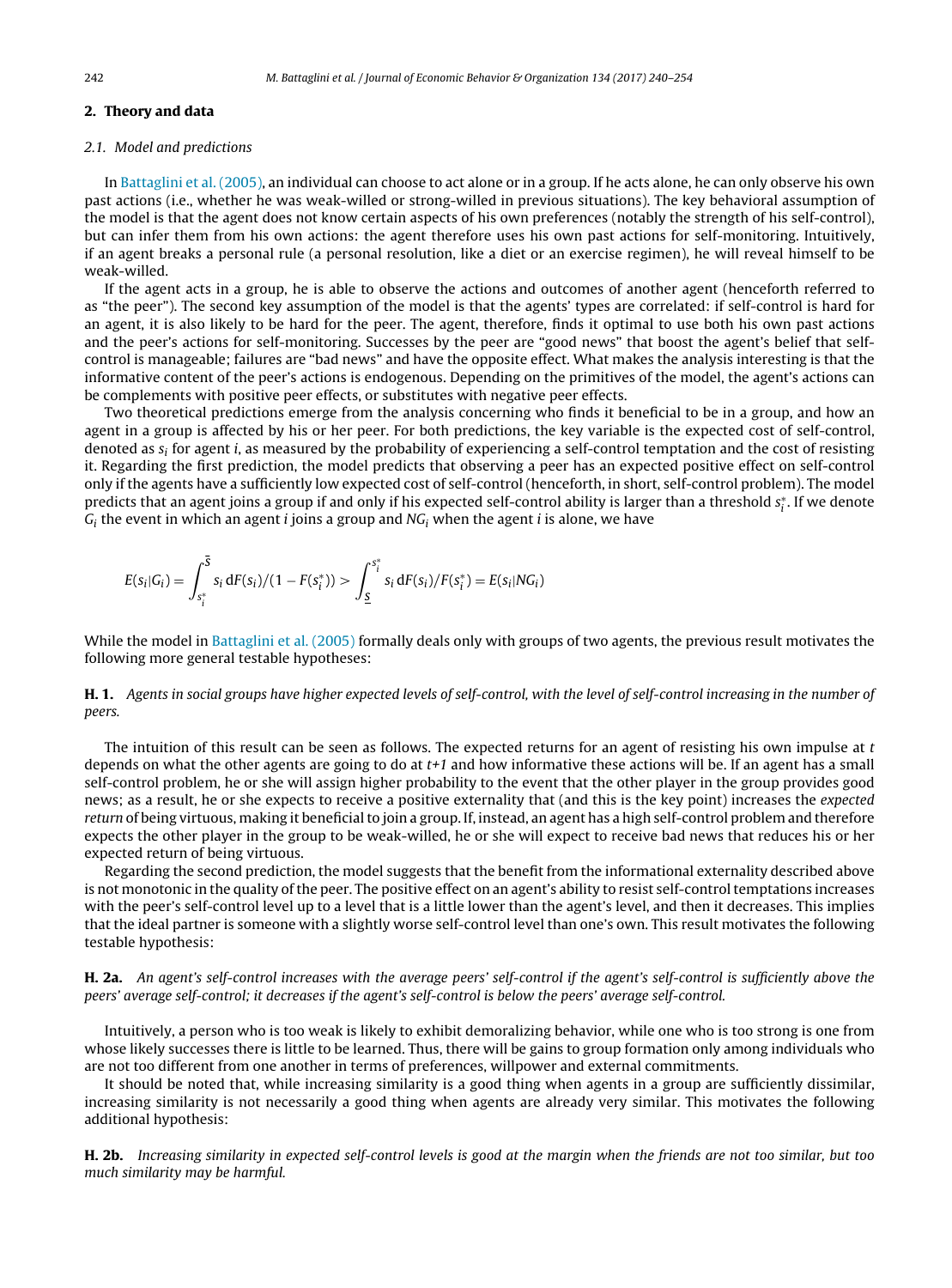#### **Table 1** Self-control.

| Do you usually go with your "gut feeling"? |        |        |        |  |
|--------------------------------------------|--------|--------|--------|--|
|                                            | Freq.  | %      | Cum.   |  |
| Strongly agree                             | 1,872  | 9.10   | 9.10   |  |
| Agree                                      | 6.035  | 29.35  | 38.46  |  |
| Neither agree nor disagree                 | 4.308  | 20.95  | 59.41  |  |
| Disagree                                   | 6.859  | 33.36  | 92.77  |  |
| Strongly disagree                          | 1.487  | 7.23   | 100.00 |  |
| Total                                      | 20,561 | 100.00 |        |  |

Source: Add Health, Wave I

Prediction H.2b follows from the fact that the ideal peer for agent *i* has a self-control level that is strictly lower than *i*'s expected self-control. Thus, i's peer has a self-control level that is lower than i's own self-control level. However, above the "ideal level", increasing similarity is detrimental.<sup>4</sup>

## 2.2. Data

Our empirical analysis is based on data from the National Longitudinal Survey of Adolescent to Adult Health (Add Health).<sup>5</sup> Four features of the Add Health dataset are central to our analysis:  $(i)$  it provides nomination-based friendship information, which allows us to reconstruct the precise geometry of social contacts,  $(ii)$  it has a longitudinal dimension, which provides respondents' information over time, (iii) it features a rich set of variables on attitudes and preferences, including a measure of self-control, and  $(iv)$  it has a large sample size that allows us to find a subsample of students that conforms to the requirements of our analysis.

The Add Health survey was designed to study the impact of adolescents' social environment (i.e., friends, family, neighborhood and school) on their behavior. It contains data on American students in Grade 7–12, collected from a nationally representative sample of roughly 130 private and public schools in 1994–95 (Wave I). Every pupil attending the sampled schools on the interview day was asked to complete a questionnaire (in-school data) containing questions on her demographic and behavioral characteristics, education, family background, and friendship. Pupils were also asked to identify their best friends from a school roster (up to five males and five females).<sup>6</sup> As a result, the Add Health dataset contains detailed information on both respondents and their peers.<sup>7</sup> A subset of adolescents (about 20,000 individuals) was then asked to complete a longer questionnaire containing more sensitive individual and household information (in-home data). These students were interviewed again in 1995–96 (Wave II), 2001–02 (Wave III), and 2007–08 (Wave IV). The Wave I and Wave II in-home questionnaires contain the standard question that is used to measure self-control or willpower (see [Nagin](#page-14-0) [and](#page-14-0) [Pogarsky,](#page-14-0) [2004;](#page-14-0) [Fletcher](#page-14-0) et [al.,](#page-14-0) [2009\):](#page-14-0) "When making decisions, you usually go with your 'gut feeling' without thinking too much about the consequences of each alternative?". The answers are coded 1 to 5, where 1 means "strongly agree" and 5 means "strongly disagree".8 In our analysis, we follow this practice and use this variable as a measure of self-control: the higher this variable is, the higher the level of self-control. Table 1 shows the distribution of the answers for the complete sample. As shown in the table, the distribution is relatively even.

We use the nomination system to identify each agent's reference group. More precisely, a student's reference group consists of allthe friends that he or she nominated.9 In the following analysis, we study whether self-control is correlated with characteristics of the associated social network and examine how an individual's self-control changes following exogenous changes in peers' self-control.

The external validity of this measure is discussed in Section [5.](#page-10-0)

<sup>4</sup> More specifically, H.2b follows from Proposition 6 in [Battaglini](#page-14-0) et [al.](#page-14-0) [\(2005\)](#page-14-0) and can be easily seen from the right panel of Fig. 6 in their paper. This figure plots agent 2's endogenous level of self control as a function of agent 1's "self confidence hurdle"  $\rho_1^*$ . Agent i's "self confidence hurdle"  $\rho_i^*$  is a measure of agent i's expected self control problem, which depends only on the exogenous characteristics of the agent. (It is defined in (3) in [Battaglini](#page-14-0) et [al.,](#page-14-0) [2005\).](#page-14-0) The larger the value of  $\rho_i^*$ , the larger i's self control problem. As can be seen from Fig. 6, agent 2's endogenous self control function  $x^2(\rho_1^*)$  reaches a peak at some level  $\bar{\rho}_1$  of  $\rho_1^*$  with  $\dot{\bar{\rho}}_1 > \rho_2^*$ . Let  $v = \bar{\rho}_1 - \rho_2^*$  and note that  $|\rho_1^* - \rho_2^*|$  is a measure of the dissimilarity in self-control between agents 1 and 2. For  $\rho_1^* > \rho_2^*$ increasing  $\rho_1^*-\rho_2^*$  (i.e., the agents' dissimilarity) induces an increase in agent 2's self control when the agents are sufficiently similar (i.e.,  $|\rho_1^*-\rho_2^*|<\nu$ ). This implies that too much similarity may be harmful, as stated in hypothesis H.2b.

<sup>&</sup>lt;sup>5</sup> This research uses data from Add Health, a program project directed by Kathleen Mullan Harris and designed by J. Richard Udry, Peter S. Bearman, and Kathleen Mullan Harris at the University of North Carolina at Chapel Hill, and funded by grant P01-HD31921 from the Eunice Kennedy Shriver National Institute of Child Health and Human Development, with cooperative funding from 23 other federal agencies and foundations. Special acknowledgment is due Ronald R. Rindfuss and Barbara Entwisle for assistance in the original design. Information on how to obtain the Add Health data files is available on the Add Health website ([http://www.cpc.unc.edu/addhealth\)](http://www.cpc.unc.edu/addhealth). No direct support was received from grant P01-HD31921 for this analysis.

 $6$  The limit in the number of nominations is not binding (even by gender). Only 4% of the students in our sample show a list of 10 best friends. On average, students declare having about 3 friends (with a standard deviation of roughly 2.5).

 $^7$  Most of the existing surveys with information on social networks contain limited information on ego-networks, that is, the respondent (ego)'s selfreported information on basic characteristics (such as gender, race, education) of two/three friends.

 $9$  Unfortunately, a more precise definition of peer group, such as the one based on mutual nomination, results in insufficient sample variation when we exploit out-of-school transition among peers.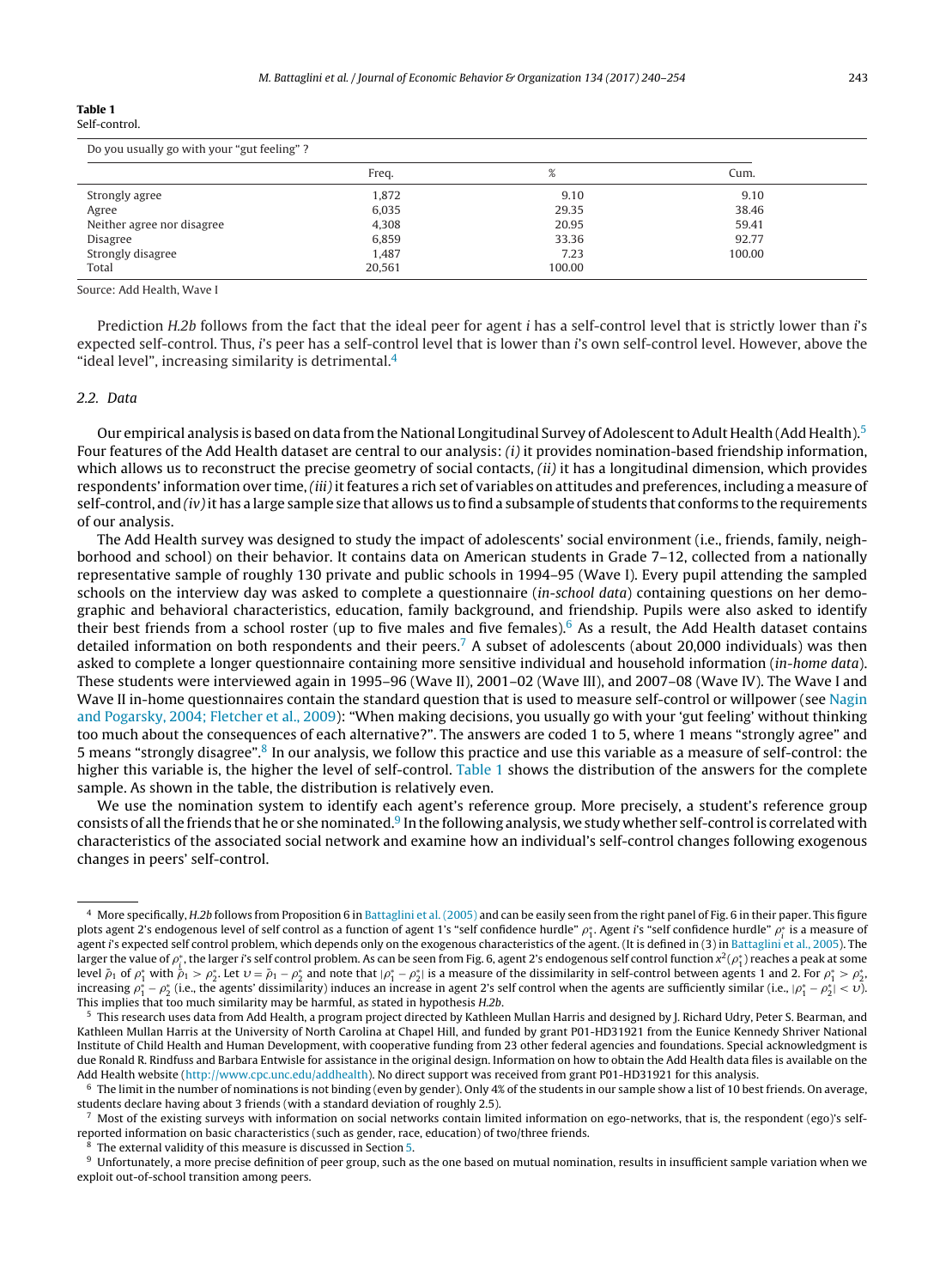<span id="page-4-0"></span>Characteristics of students by existence of friendship relationships.

|                         | Students w/no friends |      |      | Students w/friends |                      |
|-------------------------|-----------------------|------|------|--------------------|----------------------|
|                         | Mean                  | SD   | Mean | SD                 | $t$ -test $p$ -value |
| self-control            | 2.86                  | 1.1  | 3.00 | 1.1                | $0.00***$            |
| age                     | 9.71                  | 1.6  | 9.68 | 1.6                | 0.65                 |
| female                  | 0.41                  | 0.5  | 0.51 | 0.5                | $0.00***$            |
| black                   | 0.43                  | 0.5  | 0.21 | 0.4                | $0.00***$            |
| native                  | 0.03                  | 0.0  | 0.01 | 0.0                | $0.03$ **            |
| asian                   | 0.08                  | 0.0  | 0.09 | 0.0                | 0.22                 |
| other_races             | 0.09                  | 0.0  | 0.12 | 0.2                | $0.03$ **            |
| two <sub>-parents</sub> | 0.47                  | 0.5  | 0.66 | 0.5                | $0.00***$            |
| fam_income              | 25.01                 | 34.6 | 41.2 | 50.7               | $0.00***$            |
| housing_quality         | 3.13                  | 1.0  | 3.35 | 0.9                | $0.00***$            |
| religion_practice       | 2.50                  | 1.3  | 2.70 | 1.2                | $0.00***$            |
| religion_importance     | 0.43                  | 0.5  | 0.42 | 0.5                | 0.47                 |
| peer_group_size         | 0.00                  | 0.0  | 3.17 | 0.0                | $0.00***$            |
| intelligence            | 3.61                  | 1.2  | 3.86 | 1.1                | $0.00***$            |

 $\frac{p}{p}$  < 0.1.

\*\*  $p < 0.05$ .

 $p < 0.01$ .

## **Table 3**

Self-control and peer groups.

|                      | (1)                    | (2)                               | (3)                    | (4)                               | (5)                              |
|----------------------|------------------------|-----------------------------------|------------------------|-----------------------------------|----------------------------------|
|                      | self-control           | self-control                      | self-control           | self-control                      | self-control                     |
| alone                | $-0.141***$<br>(0.053) | $-0.113$ <sup>**</sup><br>(0.056) | $-0.135$ **<br>(0.065) | $-0.113$ <sup>**</sup><br>(0.066) | $-0.107$ <sup>*</sup><br>(0.064) |
| Control variables    |                        |                                   |                        |                                   |                                  |
| Demographics         | N <sub>o</sub>         | Yes                               | Yes                    | Yes                               | Yes                              |
| Family background    | N <sub>o</sub>         | No                                | Yes                    | Yes                               | Yes                              |
| Additional controls  | N <sub>o</sub>         | No                                | No                     | Yes                               | Yes                              |
| School fixed effects | N <sub>o</sub>         | No                                | No                     | No                                | Yes                              |
| <b>Observations</b>  | 19,807                 | 19,322                            | 15,880                 | 15,830                            | 15,830                           |
|                      |                        |                                   |                        |                                   |                                  |

OLS estimation results and standard errors (in parentheses) are reported.

 $\binom{p}{1}$  p < 0.1.

\*\*  $p < 0.05$ .

 $p < 0.01$ .

Control variables are described in the [Appendix,](#page-12-0) [Table](#page-13-0) A.1.

## **3. Exploratory evidence**

We start looking at evidence for H.1, the prediction that there is a positive relationship between an agent's level of selfcontrol and the fact that he or she belongs to a social group. Our first step is to compare the characteristics of students who are in friendship relationships with those students who declare they have no friends. In our sample, the average number of best friends is three, and about 75% of our students nominate fewer than four friends. Remarkably, about 2% of the students do not nominate any friend. From Table 2, it appears that students who declare they have no friends have a lower level of self-control than students embedded in groups.<sup>10</sup> They are also less likely to live with both parents and to attend religious services.

There are N students  $(i = 1, ..., N)$  in S schools  $(s = 1, ..., S)$ . Our next step is to investigate the association between social isolation and self-control using a regression of the form:

$$
self-control_{i,s} = \alpha + \gamma alone_{i,s} + \sum_{k=1}^{K} \beta^k x_{i,s}^k + \eta_s + \varepsilon_{i,s}
$$
\n
$$
\tag{1}
$$

where alone<sub>i.s</sub> is a dummy taking a value of 1 if student i in school s does not nominate any friend and zero otherwise,<br>and xk<sub>i.s</sub>, with k=1, ..., K, denotes a set of K individual characteristics. A school fixed effect contextual effects. Table 3 shows the OLS estimation results of model (1) for our target variable, with increasing sets of

 $^{10}\,$  Regarding other characteristics, students who declare they have no friends are more likely to be male, African American, and have lower socio-economic status.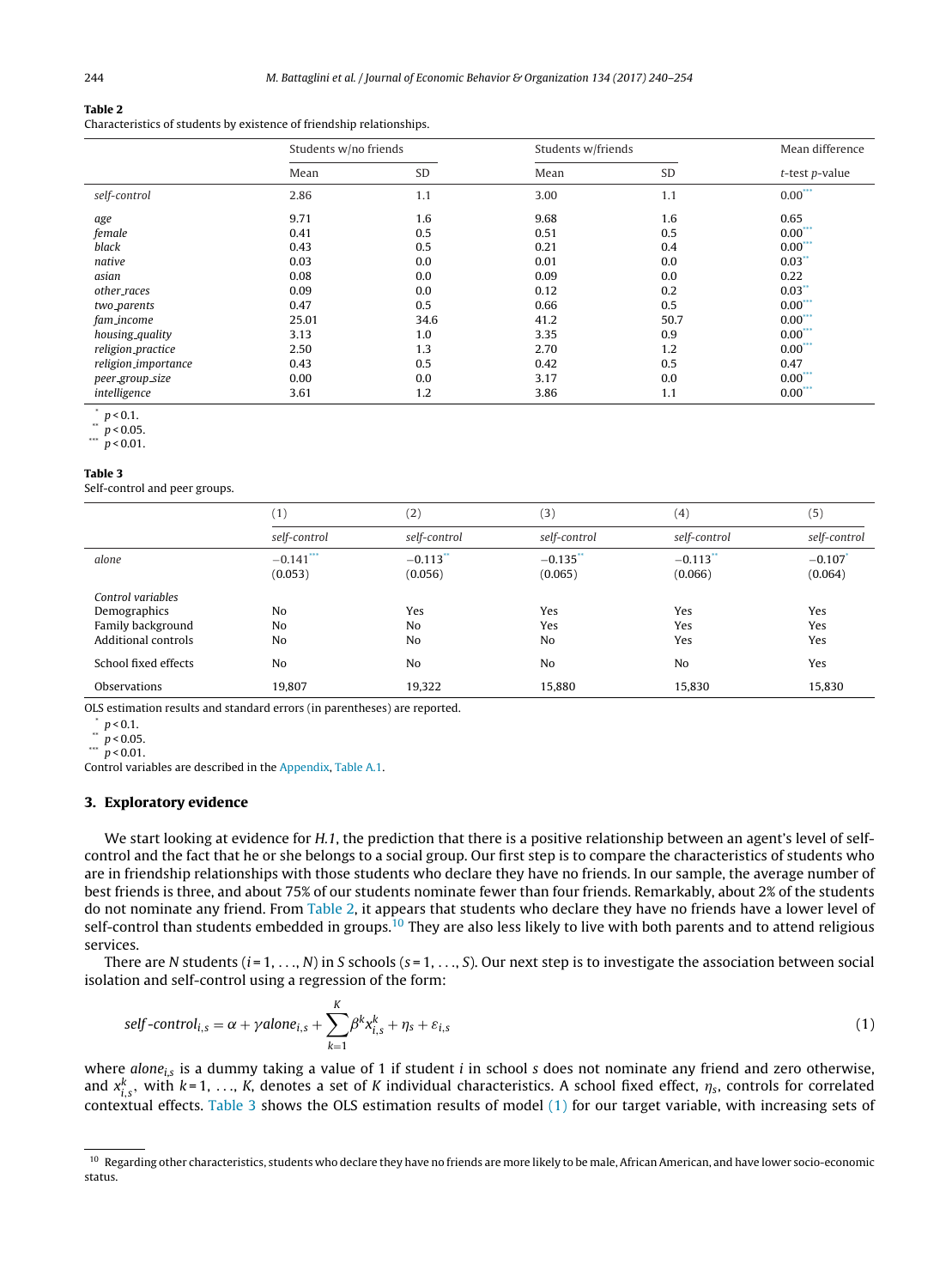<span id="page-5-0"></span>

| ונו |  |
|-----|--|
|-----|--|

Self-control and peers' self-control.

|                                                                               | (1)                        | (2)             | (3)                          | (4)               | (5)               | (6)               |
|-------------------------------------------------------------------------------|----------------------------|-----------------|------------------------------|-------------------|-------------------|-------------------|
|                                                                               | self-control               | self-control    | self-control                 | self-control      | self-control      | self-control      |
| self-control_peers                                                            | $0.208***$                 | $0.218***$      | $0.222***$                   | $0.222***$        | $0.240***$        | $0.208$ ***       |
|                                                                               | (0.012)                    | (0.012)         | (0.012)                      | (0.012)           | (0.011)           | (0.018)           |
| self-control_peers $* d_1$                                                    | $0.978***$                 | $0.986$ ***     | $0.982$ ***                  | $0.956$ **        | $0.944***$        | 0.554             |
|                                                                               | (0.021)                    | (0.019)         | (0.020)                      | (0.020)           | (0.021)           | 0.014)            |
| self-control_peers $* d_2$                                                    | $-0.432***$                | $-0.426$ ***    | $-0.428$ ***                 | $-0.424***$       | $-0.422$ ***      | $-0.470$ ***      |
|                                                                               | (0.008)                    | (0.008)         | (0.008)                      | (0.008)           | (0.008)           | (0.011)           |
| Control variables<br>Demographics<br>Family background<br>Additional controls | N <sub>0</sub><br>No<br>No | Yes<br>No<br>No | Yes<br>Yes<br>N <sub>o</sub> | Yes<br>Yes<br>Yes | Yes<br>Yes<br>Yes | Yes<br>Yes<br>Yes |
| <b>Estimation method</b>                                                      | <b>OLS</b>                 | <b>OLS</b>      | <b>OLS</b>                   | <b>OLS</b>        | OLS.              | IV                |
| School fixed effects                                                          | No                         | N <sub>0</sub>  | N <sub>o</sub>               | N <sub>0</sub>    | Yes               | Yes               |
| Observations                                                                  | 14,581                     | 14,385          | 11,954                       | 11,927            | 11,927            | 11,927            |

OLS/IV estimation results and standard errors (in parentheses) are reported.

 $\binom{p}{1}$   $p < 0.1$ .

\*\*  $p < 0.05$ .

Control variables are described in the [Appendix,](#page-12-0) Table A.1.

controls. Column (1) shows the raw correlation, whereas in column (2) we include basic individual characteristics (age, gender and race). In column (3) we add family income,<sup>11</sup> an indicator of residential living arrangements and an indicator of the social structure of the family, which may be important for developing a child's self-control. In column (4) we include indicators of the respondent's religiosity, intelligence and peer group size.12 Finally, column (5) controls for school fixed effects. [Table](#page-4-0) 3 reveals that adolescents with no friends have, on average, less self-control ability.<sup>13</sup> This result is in line with the expectations. Although, as mentioned in Section [2.1,](#page-2-0) [Battaglini](#page-14-0) et [al.](#page-14-0) [\(2005\)](#page-14-0) deal only with groups of two agents, it is interesting to see what is the relationship between an agent's self-control and his number of friends. We address this question in Section [4,](#page-7-0) when we use an exogenous variation in the peer group size.

Let us now turn our attention on H.2a, that is the prediction of the model regarding the relationship between an agent's self-control and the self-control of his or her peers. To this goal, we use the regression model (2):

self-control<sub>i,s</sub> =  $\alpha$  +  $\delta_0$ self-control.peers<sub>i,s</sub> +  $\delta_1$ self-control.peers<sub>i,s</sub> \* d1<sub>i,s</sub> +  $\delta_2$ self-control.peers<sub>i,s</sub> \* d2<sub>i,s</sub>

$$
+\sum_{k=1}^{K}\beta^k x_{i,s}^k + \eta_s + \varepsilon_{i,s} \tag{2}
$$

where self-control peers<sub>is</sub> indicates the average self-control of individual i's peers, and  $d1_{i,s}$  and  $d2_{i,s}$  are two dummies taking value one if the individual self-control is above or below the average self-control of the peers by a given threshold, respectively, and zero otherwise. The model predicts a positive estimate of  $\delta_0 + \delta_1$  and a negative estimate of  $\delta_0 + \delta_2$ . That is, the individual's own self-control increases with the peers' self-control for those students whose self-control is sufficiently above the peers' self-control, whereas it decreases for those students whose self-control is sufficiently below the peers' self-control. We define "sufficiently" by using, as a threshold, one standard deviation of the empirical distribution of the self-control variable. Observe that while a positive relationship between individual and peers' self-control requests that the two levels have to be far enough, the negative relationship is always satisfied as long as the individual level of self-control is below the one of the peers. Table 4 collects the estimation results. $14,15$ 

The first five columns report the OLS results with increasing sets of controls, whereas the last column shows the IV results that account for the simultaneity which is endemic in the estimation of spatial autoregressive (SAR) models, such as model (2). The common strategy to estimate SAR models with network data is to use the characteristics of peers of peers as

 $p < 0.01$ .

<sup>&</sup>lt;sup>11</sup> The reduction of the number of observations in columns (3) and (4) of [Table](#page-4-0) 3 is due to missing values in family income.

<sup>&</sup>lt;sup>12</sup> A description of the variables used in this study, as well as descriptive statistics on our sample, is provided in [Table](#page-13-0) A.1 of the [Appendix](#page-12-0) to this paper. We include religious practice because it can shape self-control ability. We include peer group size to control for a differential individual response to peer inputs in small and large groups. We use as a proxy for intelligence the response to the question: "Compared with other people your age, how intelligent are you?". The responses are coded 1 to 6, where 1 means the student considers his intelligence "moderately below average" relative to people of his age, whereas 6 means the student considers his intelligence "extremely above average" relative to people of his age.

<sup>&</sup>lt;sup>13</sup> The estimates for the entire set of controls are shown in the [Online](#page-14-0) [Appendix,](#page-14-0) Table A.2.

<sup>&</sup>lt;sup>14</sup> The qualitative results remain unchanged when we slightly move the threshold value, and when we set the threshold equal to zero for those below the average of their peers.

<sup>&</sup>lt;sup>15</sup> The estimates for the entire set of controls are shown in the [Online](#page-14-0) [Appendix,](#page-14-0) Table A.3.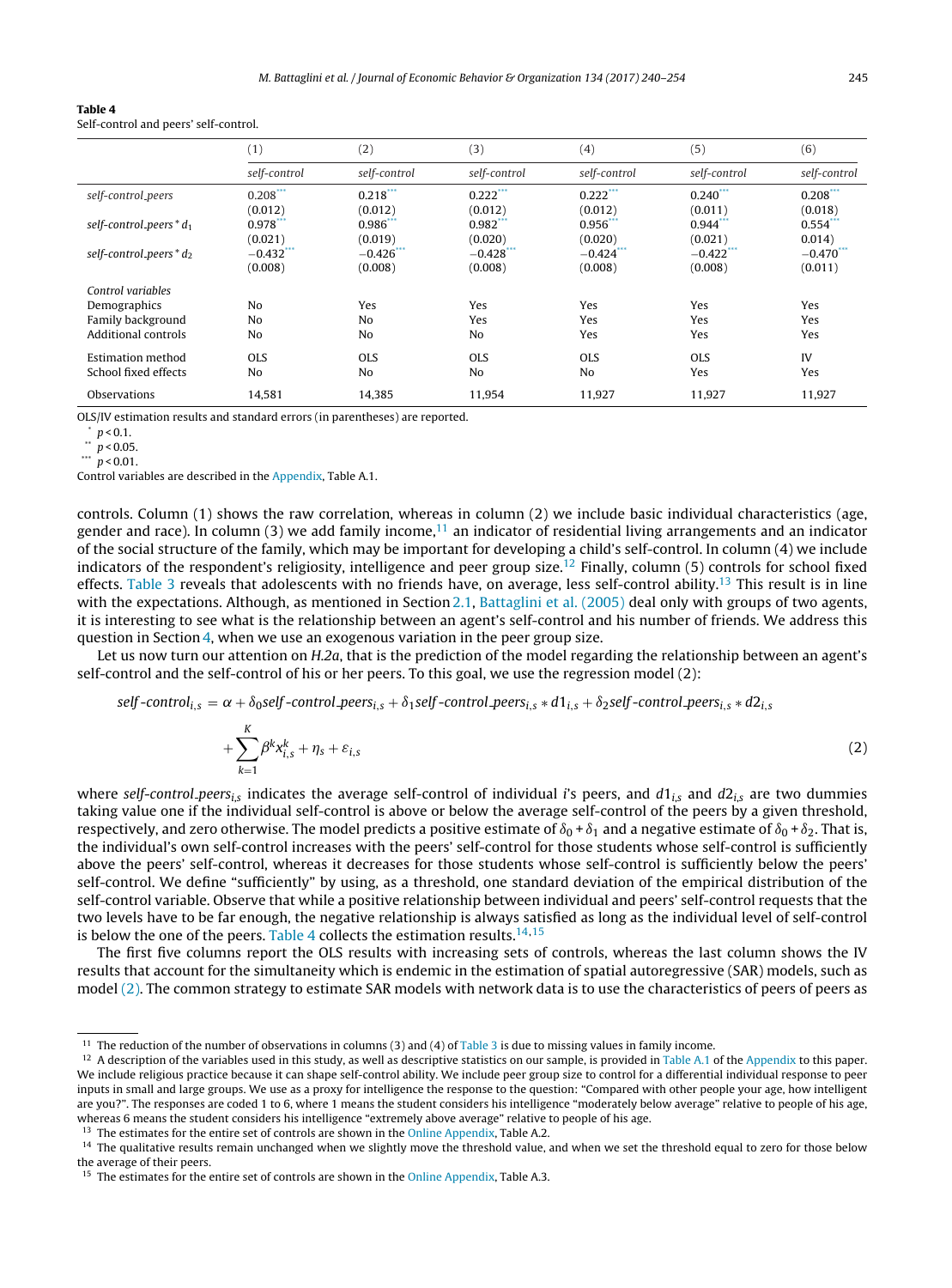<span id="page-6-0"></span>**Table 5** Self-control and peer similarity.

|                      | (1)            | (2)          | (3)          | (4)            | (5)          |
|----------------------|----------------|--------------|--------------|----------------|--------------|
|                      | self-control   | self-control | self-control | self-control   | self-control |
| similar              | $0.177***$     | $0.164$ ***  | $0.175***$   | $0.175***$     | $0.169***$   |
|                      | (0.024)        | (0.024)      | (0.026)      | (0.026)        | (0.035)      |
| Control variables    |                |              |              |                |              |
| Demographics         | N <sub>o</sub> | Yes          | Yes          | Yes            | Yes          |
| Family background    | N <sub>o</sub> | No           | Yes          | Yes            | Yes          |
| Additional controls  | N <sub>o</sub> | No           | No           | Yes            | Yes          |
| School fixed effects | N <sub>o</sub> | No           | No           | N <sub>o</sub> | Yes          |
| Observations         | 14.581         | 14,385       | 11.954       | 11.927         | 11.927       |

OLS estimation results and standard errors (in parentheses) are reported.

\*  $p < 0.1$ .

 $p < 0.05$ .

```
*** \stackrel{r}{p} < 0.01.
```
Control variables are described in the [Appendix,](#page-12-0) [Table](#page-13-0) A.1.

instruments for the average activity of the peers (see, e.g., [Bramoullé](#page-14-0) et [al.,](#page-14-0) [2009,](#page-14-0) and [Calvó-Armengol](#page-14-0) et al., [2009\).](#page-14-0) Intuitively, the validity of this IV strategy is grounded on the observation that the characteristics of peers of peers affect the individual's activity only through the activity of the peers. In our context, this IV strategy [\(Table](#page-5-0) 4, column (6)) leaves our qualitative evidence unchanged. The estimated coefficients  $\hat{\delta}_0$ ,  $\hat{\delta}_1$  and  $\hat{\delta}_2$  are statistically significant and in line with the predictions of [Battaglini](#page-14-0) et [al.'s](#page-14-0) [\(2005\)](#page-14-0) model.

Finally, we examine H.2b, that is whether there is evidence that self-control problems are reduced when interacting with peers with similar impulses. Model [\(1\)](#page-4-0) becomes:

$$
self-control_{i,s} = \alpha + \delta similar_{i,s} + \sum_{k=1}^{K} \beta^k x_{i,s}^k + \eta_s + \varepsilon_{i,s}
$$
\n(3)

where similar<sub>is</sub> denotes the percentage of peers of student *i* giving the same answer to the self-control question.<sup>16</sup> Table 5 shows the OLS estimation results of model  $(3)$  for our target variables.<sup>17</sup> The estimated coefficient on *similar* is statistically significant and positive: those teenagers with a higher percentage of similar friends appear to be better in terms of self-control abilities.18

Observe that the fraction of peers with the same level of self-control is a non-linear (and dyadic) transformation of the dependent variable that breaks the linear correlation with the error term, which is endemic in SAR models. Nevertheless, a threat to the use of OLS in estimating model (3) is the possible presence of individual unobserved characteristics correlated with self-control and with the fraction of peers with the same level of self-control. We investigate the likelihood of this scenario by regressing the fraction of similar peers on the individual's observed characteristics. [Table](#page-7-0) 6 shows the results. There appears to be no systematic variation in this variable across students' observable characteristics. [Altonji](#page-14-0) et [al.](#page-14-0) [\(2005\)](#page-14-0) suggest that the degree of selection on observables can provide a good indicator of the degree of selection on unobservables. In light of this argument, the absence of marked correlations with observed variables increases our confidence in the assumption of no correlation with unobservables (i.e., with the error term), and thus in the OLS estimation results.

We then investigate the presence of non-linear effects using the model:

$$
self-control_{i,s} = \alpha + \delta_1 \text{similar}_{i,s} + \delta_2 \text{similar}_{i,s}^2 + \sum_{k=1}^{K} \beta^k x_{i,s}^k + \eta_s + \varepsilon_{i,s}
$$
\n
$$
\tag{4}
$$

The OLS estimation results for the target variables are collected in [Table](#page-7-0) 7. <sup>19</sup> It appears that self-control skills increase with the percentage of similar friends, until we reach a point (approx. 80%) at which higher levels of similarity are associated with lower self-control ability.<sup>20</sup>

<sup>&</sup>lt;sup>16</sup> Note that both hypotheses, 2a and 2b, concern the nonlinearity of the relationship between self-control of an agent and the self-control of his or her peers (a relationship that is predicted by the model to be hump-shaped). In model (3), however, we use a different measurement of "similarity" (namely, the percentage of student i's peers who give the same answer as i to the self-control question). In contrast, in model [\(2\)](#page-5-0) we measured "similar" by the difference between i's self-control and the average self-control of his peers. The fact that model (3) also generates results that are consistent with the theory can, therefore, be seen as a robustness check on [\(2\).](#page-5-0)

 $17$  The estimates for the entire set of controls are shown in the [Online](#page-14-0) [Appendix,](#page-14-0) Table A.4.

<sup>&</sup>lt;sup>18</sup> The reduction in the number of observations is due to the fact that some students name friends that cannot be tracked in the school rosters, mainly because of imprecise information.

<sup>&</sup>lt;sup>19</sup> The estimates for the entire set of controls are shown in the [Online](#page-14-0) [Appendix,](#page-14-0) Table A.5.

<sup>&</sup>lt;sup>20</sup> The ordered probit results for models [\(2\)](#page-5-0) and (4) are shown in the [Online](#page-14-0) [Appendix,](#page-14-0) Tables A.6 and A.7, respectively.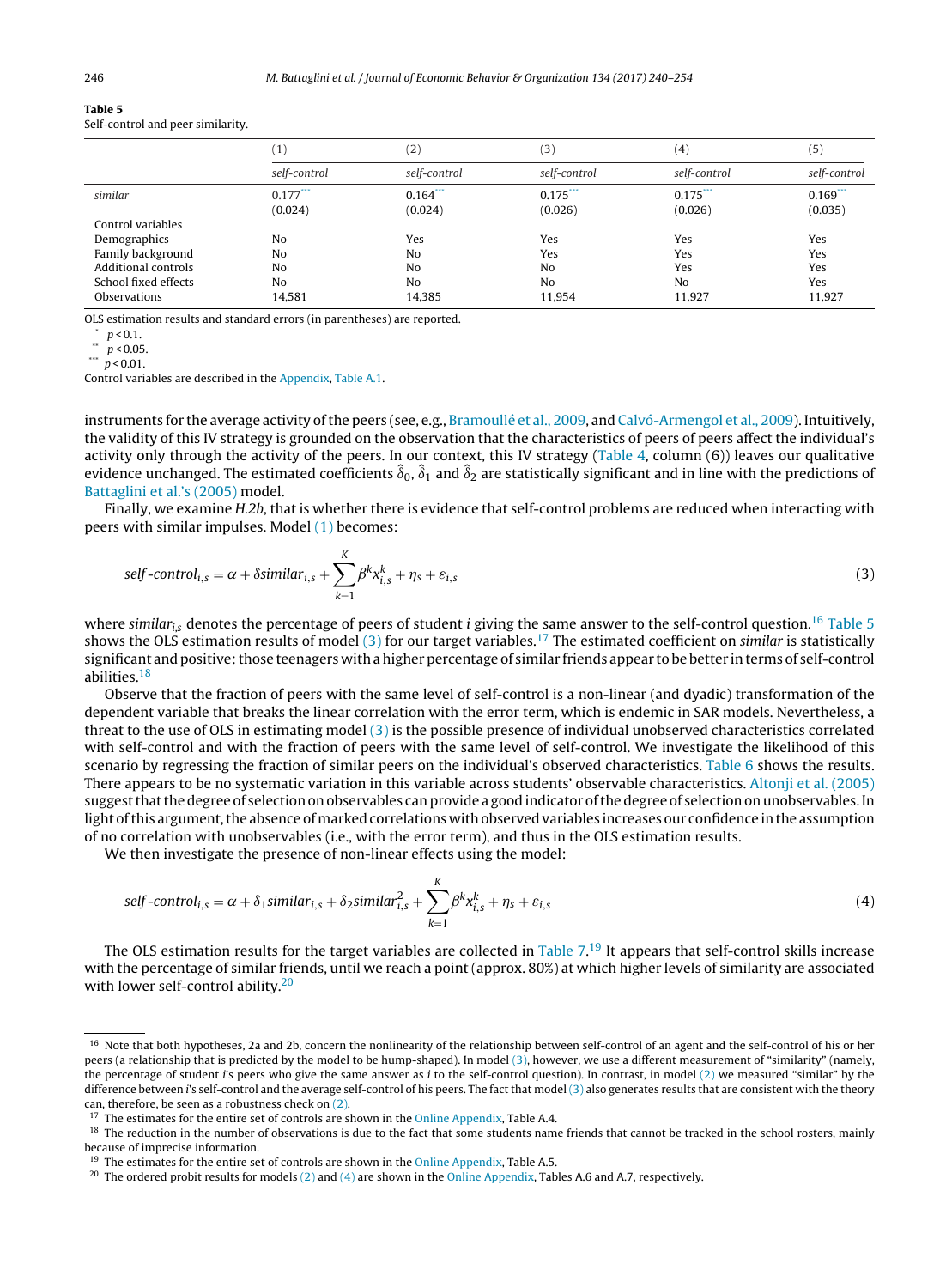<span id="page-7-0"></span>Peer similarity in self-control and individual characteristics.

|                         | (1)                  | (2)                  |
|-------------------------|----------------------|----------------------|
|                         | similar              | similar              |
| age                     | $-0.014$             | 0.008                |
|                         | (0.026)              | (0.030)              |
| female                  | 0.009                | 0.008                |
|                         | (0.007)              | (0.007)              |
| black                   | $-0.007$             | 0.001                |
|                         | (0.010)              | (0.012)              |
| native                  | $-0.004$             | $-0.004$             |
|                         | (0.019)              | (0.020)              |
| asian                   | 0.010                | $-0.001$             |
|                         | (0.014)              | (0.016)              |
| other races             | $0.025$ <sup>*</sup> | $0.028$ <sup>*</sup> |
|                         | (0.013)              | (0.016)              |
| two <sub>-parents</sub> | 0.003                | 0.002                |
|                         | (0.008)              | (0.008)              |
| fam_income              | 0.000                | 0.000                |
|                         | (0.000)              | (0.000)              |
| housing_quality         | 0.005                | 0.003                |
|                         | (0.004)              | (0.004)              |
| religion_practice       | $-0.004$             | $-0.006$             |
|                         | (0.003)              | (0.004)              |
| religion_importance     | 0.008                | 0.014                |
|                         | (0.008)              | (0.009)              |
| peer_group_size         | $-0.001$             | $-0.001$             |
|                         | (0.001)              | (0.001)              |
| intelligence            | 0.001                | $-0.000$             |
|                         | (0.003)              | (0.003)              |
| School fixed effects    | No                   | Yes                  |
| Observations            | 11,927               | 11,927               |
|                         |                      |                      |

OLS estimation results and standard errors (in

parentheses) are reported.

 $p < 0.1$ .

 $\sqrt{p}$  < 0.05.

 $\frac{m}{p}$  > 0.01.

Intercept included in the regression models.

Control variables are described in the [Appendix,](#page-12-0) [Table](#page-13-0) A.1.

## **Table 7**

Self-control and peer similarity – non-linear effects.

|                      | (1)            | (2)               | (3)          | (4)            | (5)          |
|----------------------|----------------|-------------------|--------------|----------------|--------------|
|                      | self-control   | self-control      | self-control | self-control   | self-control |
| similar              | $0.409***$     | $0.389***$        | $0.348***$   | $0.359***$     | $0.382***$   |
|                      | (0.085)        | (0.085)           | (0.093)      | (0.103)        | (0.118)      |
| similar <sup>2</sup> | $-0.251$ ***   | $-0.244$ $\cdots$ | $-0.187$ **  | $-0.200$       | $-0.232$     |
|                      | (0.087)        | (0.086)           | (0.094)      | (0.106)        | (0.113)      |
| Control variables    |                |                   |              |                |              |
| Demographics         | No             | Yes               | Yes          | Yes            | Yes          |
| Family background    | N <sub>o</sub> | No                | Yes          | Yes            | Yes          |
| Additional controls  | N <sub>o</sub> | No                | No           | Yes            | Yes          |
| School fixed effects | N <sub>o</sub> | No                | No           | N <sub>o</sub> | Yes          |
| Observations         | 14,581         | 14,385            | 11,954       | 11,927         | 11,927       |

OLS estimation results and standard errors (in parentheses) are reported.

 $\binom{p}{y}$  = 0.1.

 $*$   $p < 0.05$ .

 $\frac{m}{p}$  < 0.01.

Control variables are described in the [Appendix,](#page-12-0) [Table](#page-13-0) A.1.

## **4. Out-of-school transitions among peers as exogenous shocks**

As a whole, the analysis thus far shows novel and interesting correlations. Causality claims, however, are more difficult to make, as there may be unobservable factors driving both peer choice and self-control. In this section, we exploit the richness of our dataset to select a sub-sample of students for whom variations in the peer group's self-control may be reasonably taken as random. We single out the Wave I students who (i) nominate at least one friend in Grade 12, and (ii) nominate no new friends in Wave II. When the Grade 12 friend ends the school year, these students experience variations in the (average)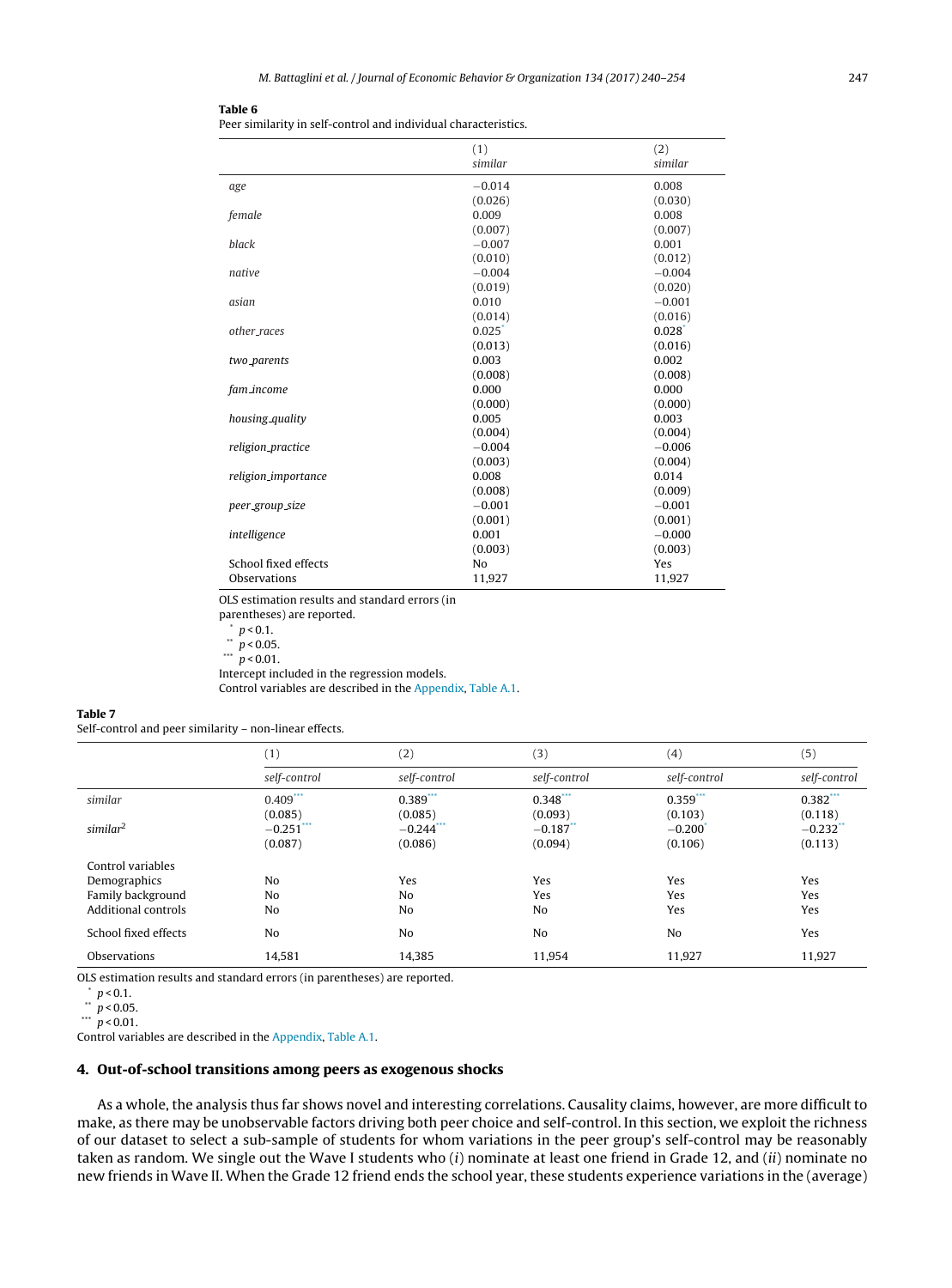<span id="page-8-0"></span>

| Self-control of forgone peers. |  |  |  |  |
|--------------------------------|--|--|--|--|
|--------------------------------|--|--|--|--|

| Do you usually go with your "gut feeling"? |       |        |        |  |
|--------------------------------------------|-------|--------|--------|--|
|                                            | Freq. | %      | Cum.   |  |
| Strongly agree                             | 202   | 7.63   | 7.63   |  |
| Agree                                      | 706   | 26.66  | 34.29  |  |
| Neither agree nor disagree                 | 521   | 19.68  | 53.97  |  |
| Disagree                                   | 1.013 | 38.26  | 92.22  |  |
| Strongly disagree                          | 206   | 7.78   | 100.00 |  |
| Total                                      | 2.648 | 100.00 |        |  |

Source: Add Health, Wave I

## **Table 9**

Self-control and peer groups – exogenous peer group variations.

|                                     | (1)                              | (2)                   | (3)                              |
|-------------------------------------|----------------------------------|-----------------------|----------------------------------|
|                                     | $\Delta$ self-control            | $\Delta$ self-control | $\Delta$ self-control            |
| $\triangle$ alone                   | $-0.171$ <sup>*</sup><br>(0.083) | $-0.223$<br>(0.128)   | $-0.319$ <sup>*</sup><br>(0.181) |
| Control variables<br>School effects | N <sub>0</sub><br>N <sub>0</sub> | Yes<br>No             | Yes<br>Yes                       |
| Observations                        | 895                              | 362                   | 362                              |

OLS estimation results and standard errors (in parentheses) are reported.

 $p < 0.1$ .

 $p < 0.05$ .

\*\*\*  $\frac{p}{p}$  < 0.01.

Control variables are described in the [Appendix,](#page-12-0) [Table](#page-13-0) A.1.

self-control of the peers which are reasonably exogenous with respect to each student's self-control. Indeed, schooling terminates at Grade 12 irrespective of the level of self-control.<sup>21</sup> In fact, Table 8 shows a relatively even distribution in terms of self-control among Grade 12 students who left the school in Wave II.

Therefore, if changes in individual self-control are associated with changes in peers' self-control between Wave I and Wave II, then we could give a causal interpretation of the results of the previous section.

Because most students nominate friends in the same grade, the requirement of having a friend in Grade 12 at Wave I significantly reduces our sample size. We further restrict our analysis to individuals who are interviewed at Waves I and II, provide no new nominations in Wave II and have no missing values for personal or friends' characteristics. As a result, our final sample consists of roughly 360 observations.<sup>22</sup>

To the extent possible, we now replicate the analysis in the previous section and exploit this mechanism of randomly allocating peer groups.<sup>23</sup> We start from H.1. The model that corresponds to model [\(1\)](#page-4-0) and to the theoretical prediction H.1 is:

$$
\Delta self-control_{i,s} = \alpha + \gamma \Delta alone_{i,s} + \sum_{k=1}^{K} \beta^k \Delta x_{i,s}^k + \eta_s + \varepsilon_{i,s}
$$
\n(5)

where  $\Delta$  denotes variations in variables between Wave I and Wave II,  $^{24}$  and  $\Delta$ alone<sub>is</sub> is a dummy equal to 1 if the respondent lost 50% or more of his or her friends between Wave I and Wave II.<sup>25</sup> Table 9 shows the results.<sup>26</sup>

It appears that an important decrease in the number of friends is associated with a decrease in the ability to resist temptations, in line with the evidence in [Table](#page-4-0) 3. In terms of magnitude, since the average level of self-control is 3.0 and the estimated coefficient of  $\Delta$ alone<sub>is</sub> is −0.319, adolescents that lose 50% or more of their friends are expected to experience, on average, a decrease in the level of self-control of 11% relative to the sample mean.

<sup>24</sup> For example,  $\Delta$ self-control is self-control in Wave II minus self-control in Wave I.

<sup>&</sup>lt;sup>21</sup> None of the students in our sample repeated Grade 12.

<sup>&</sup>lt;sup>22</sup> This sample increases to 895 observations when we estimate model (5) with a limited set of controls (Table 9, column (1)). The reduction in the sample size is mostly due to missing values in peers' answers to the self-control question in Wave II. The representativeness of the sample, however, appears to be largely preserved. In Table A.8 in the [Online](#page-14-0) [Appendix,](#page-14-0) we provide summary statistics of the entire and restricted samples. Although a rigorous comparison of means cannot be easily done because these are nested samples, it appears that the original sample and the restricted samples are similar.

<sup>&</sup>lt;sup>23</sup> School fixed effects are added after differencing the variables. Therefore, they help control for school-specific trends.

<sup>&</sup>lt;sup>25</sup> The precise counterpart of the variable *alone* in model [\(1\)](#page-4-0) would be a dummy taking value 1 for the individuals that lost *all* their friends in Wave II. Unfortunately, those agents constitute less than 2% of the sample.

<sup>&</sup>lt;sup>26</sup> The complete list of estimation results can be found in the [Online](#page-14-0) [Appendix,](#page-14-0) Table A.9.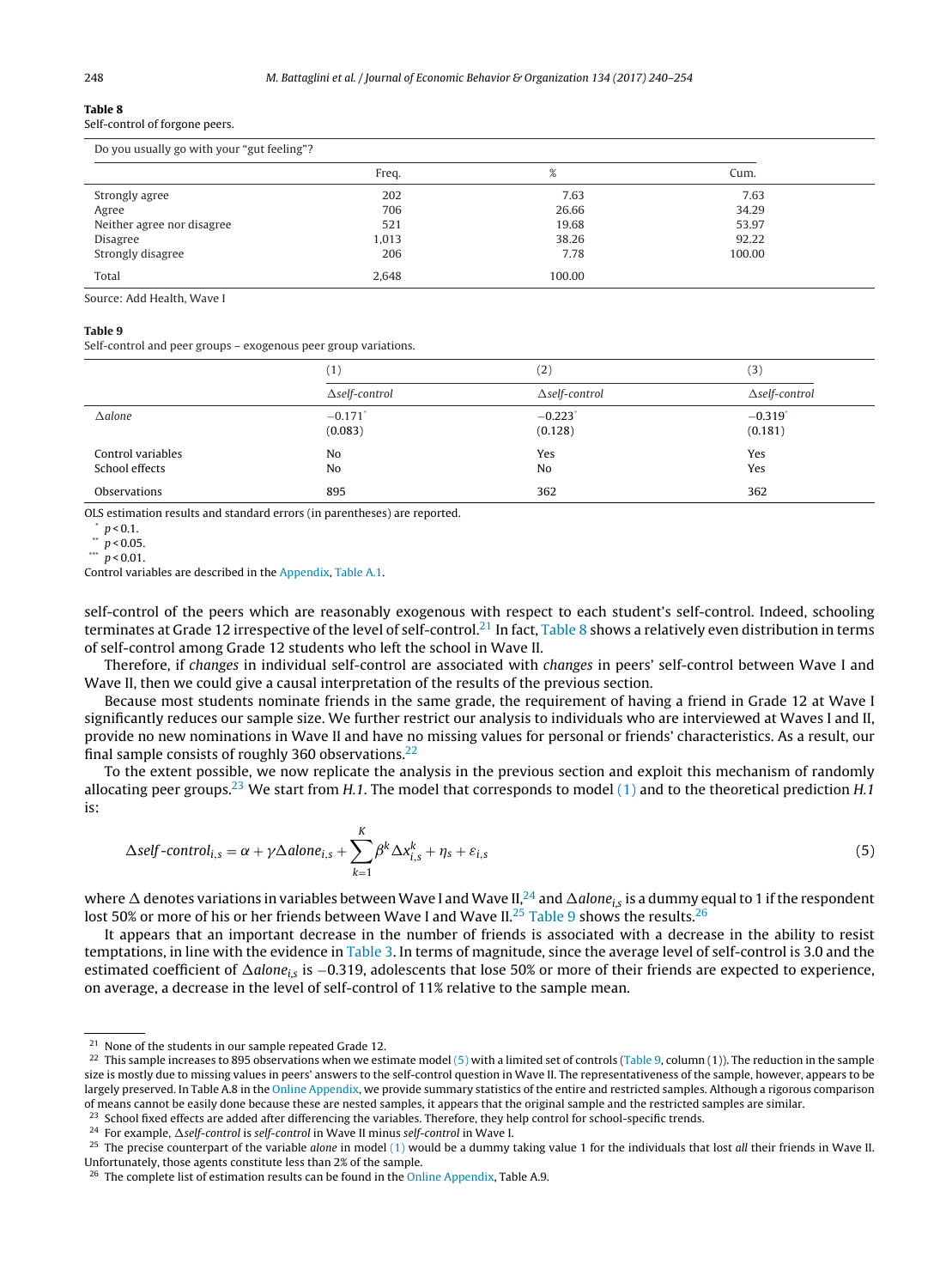<span id="page-9-0"></span>Self-control and peer group size – exogenous peer group variations.

|                                     | (1)                    | (2)                    | (3)                               |
|-------------------------------------|------------------------|------------------------|-----------------------------------|
|                                     | $\Delta$ self-control  | $\Delta$ self-control  | $\Delta$ self-control             |
| $\Delta$ peer_group_size            | $-0.300$ **<br>(0.147) | $-0.346$ **<br>(0.151) | $-0.480$ <sup>**</sup><br>(0.201) |
| Control variables<br>School effects | No<br>No               | Yes<br>N <sub>o</sub>  | Yes<br>Yes                        |
| Observations                        | 895                    | 362                    | 362                               |

OLS estimation results and standard errors (in parentheses) are reported.

 $\binom{p}{y}$  = 0.1.

 $p < 0.05$ .

\*\*\*  $p$  < 0.01.

Control variables are described in the [Appendix,](#page-12-0) [Table](#page-13-0) A.1.

## **Table 11**

Self-control and peers' self-control – exogenous peer group variations.

|                                              | $\left(1\right)$      | $\left( 2\right)$     | (3)                   | $^{(4)}$              |
|----------------------------------------------|-----------------------|-----------------------|-----------------------|-----------------------|
|                                              | $\Delta$ self-control | $\Delta$ self-control | $\Delta$ self-control | $\Delta$ self-control |
| $\Delta$ self-control_peers                  | $-0.276$ ***          | $-0.381$ ***          | $-0.366$ ***          | $-0.500***$           |
|                                              | (0.091)               | (0.106)               | (0.137)               | (0.167)               |
| $\Delta$ self-control_peers * d <sub>3</sub> | 0.278                 | $0.322$ ***           | 0.429                 | $0.545$ **            |
|                                              | (0.117)               | (0.105)               | (0.141)               | (0.205)               |
| Estimantion method                           | <b>OLS</b>            | <b>OLS</b>            | <b>OLS</b>            | IV                    |
| Control variables                            | No                    | Yes                   | Yes                   | Yes                   |
| School effects                               | N <sub>o</sub>        | No                    | Yes                   | Yes                   |
| Observations                                 | 347                   | 347                   | 347                   | 347                   |

OLS/IV estimation results and standard errors (in parentheses) are reported.

 $p < 0.05$ ,

\*\*\*  $\frac{p}{p}$  < 0.01.

Control variables are described in the [Appendix,](#page-12-0) [Table](#page-13-0) A.1.

When the number of nominated friends, peer group size, replaces the dummy alone, the variable  $\Delta$ peer group size captures the change in the number of friends. It is higher, the higher is the number of friends that are lost between Wave I and Wave II. Table 10 collects the results. The evidence remains unchanged: the higher the number of friends who are lost, the lower the ability to resist temptations.<sup>27</sup>

We now turn to H.2a. We revisit our finding about the relationship between individual and peers' self-control by estimating the model:

$$
\Delta self-control_{i,s} = \alpha + \lambda_0 \Delta self-control\_peers_{i,s} + \lambda_1 \Delta self-control\_peers_{i,s} * d3_{i,s} + \sum_{k=1}^{K} \beta^k \Delta x_{i,s}^k + \eta_s + \varepsilon_{i,s}
$$
(6)

where  $d3_{i,s}$  is defined as  $d1_{i,s}$  in model [\(2\),](#page-5-0) but with the threshold set to zero to preserve the number of observations. Importantly, we control for variations in the self-control of the old friends by including the difference in the average selfcontrol of the peers who are still in school in Wave II ( $\Delta$ self-control peers old<sub>is</sub>) among the control variables.<sup>28</sup> A negative and statistically significant estimate of  $\lambda_0$  would reveal that students who are below the average of their peers are less likely to control their impulses when facing an exogenous increase in the self-control of peers, as predicted by [Battaglini](#page-14-0) et [al.'s](#page-14-0)  $(2005)$  model. Table 11 collects the results.<sup>29</sup>

The evidence echoes the results in [Table](#page-5-0) 4, thus remaining fully in line with the theoretical predictions.

Finally, we turn our attention to H.2b, i.e., the model's prediction in terms of peer similarity. [Table](#page-6-0) 5 shows that self-control problems appear to be mitigated when interacting with peers with similar impulses. However, according to the evidence in [Table](#page-7-0) 7 (and the model by [Battaglini](#page-14-0) et [al.,](#page-14-0) [2005\),](#page-14-0) the relationship between individual and peers' (average) self-control is non-monotonic.

 $p < 0.1$ .

<sup>&</sup>lt;sup>27</sup> See the [Online](#page-14-0) [Appendix,](#page-14-0) Table A.10, for a complete version of these estimation results.

<sup>&</sup>lt;sup>28</sup> The estimation results which are obtained when this variable is excluded are however qualitatively unchanged.

<sup>&</sup>lt;sup>29</sup> The estimates for the entire set of controls are shown in the [Online](#page-14-0) [Appendix,](#page-14-0) Table A.11.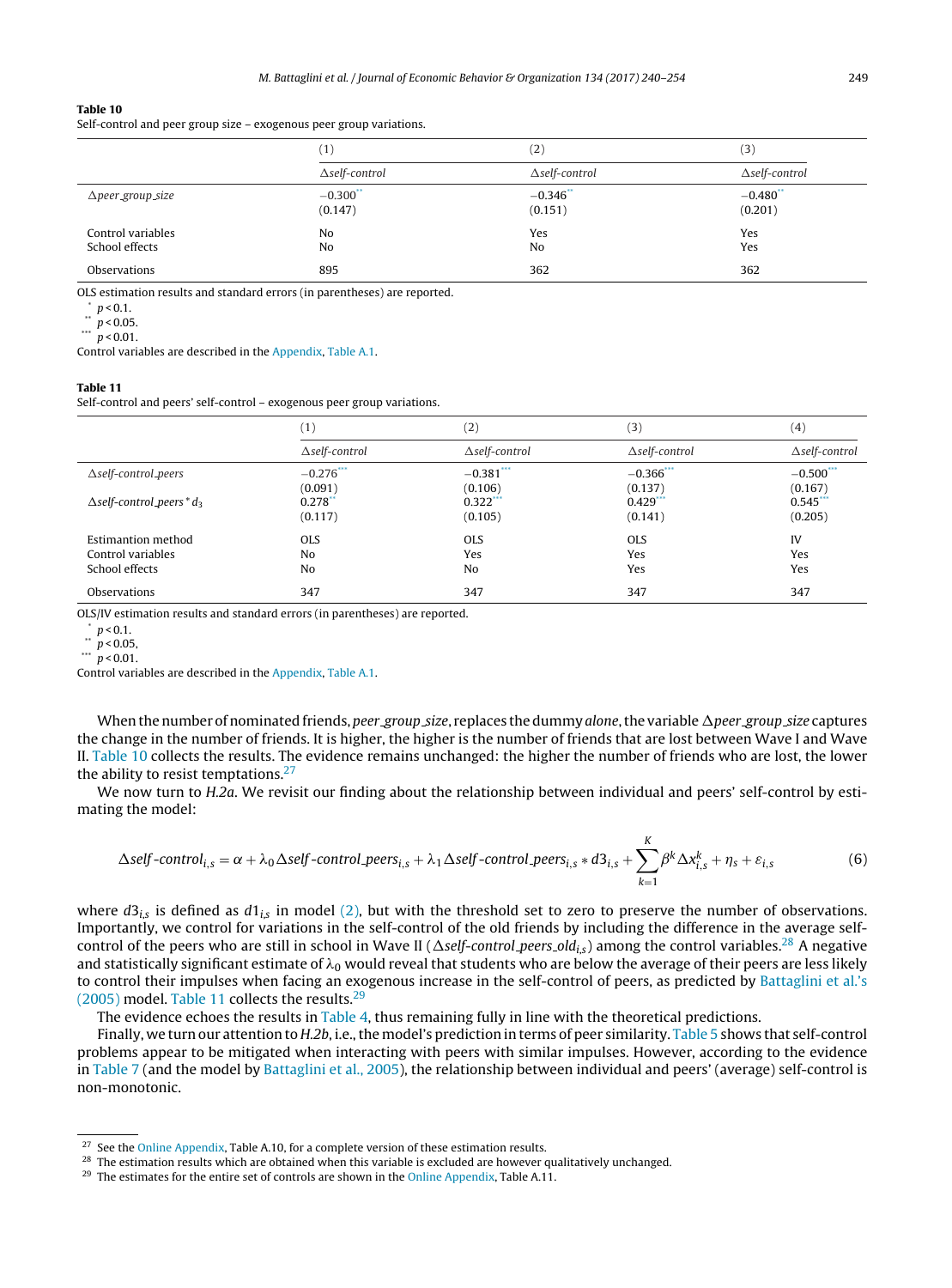<span id="page-10-0"></span>Self-control and peer similarity – exogenous peer group variations.

|                              | (1)                   | (2)                   | (3)                    |
|------------------------------|-----------------------|-----------------------|------------------------|
|                              | $\Delta$ self-control | $\Delta$ self-control | $\Delta$ self-control  |
| $\triangle$ similar          | $0.340***$            | $0.270^{*}$           | $0.262$ <sup>*</sup>   |
|                              | (0.129)               | (0.162)               | (0.157)                |
| $\Delta$ similar * threshold | $-0.851$ **           | $-0.829$              | $-1.142$ <sup>**</sup> |
|                              | (0.404)               | (0.416)               | (0.572)                |
| threshold                    | $-0.394$              | $-0.424$              | $-0.765$               |
|                              | (0.259)               | (0.272)               | (0.493)                |
| Control variables            | No                    | Yes                   | Yes                    |
| School effects               | N <sub>o</sub>        | No                    | Yes                    |
| Observations                 | 362                   | 362                   | 362                    |
|                              |                       |                       |                        |

OLS estimation results and standard errors (in parentheses) are reported.

 $\sum_{n=1}^{\infty} p < 0.1$ .

 $\frac{1}{p}$  < 0.05.

\*\*\*  $p < 0.01$ .

Control variables are described in the [Appendix,](#page-12-0) [Table](#page-13-0) A.1.

In order to give to this evidence a causal interpretation, we estimate regressions of the form:

$$
\Delta self-control_{i,s} = \delta \Delta similar_{i,s} + \theta threshold_{i,s} + \phi \Delta similar_{i,s} * threshold_{i,s} + \sum_{k=1}^{K} \beta^k \Delta x_{i,s}^k + \eta_s + \varepsilon_{i,s}
$$
(7)

where  $\Delta$  again denotes variations of variables between Wave II and Wave I, and threshold<sub>is</sub> is a dummy equal to 1 if the percentage of individual *i's similar friends (similar<sub>is</sub>)* is greater or equal to 82% at Wave I, and 0 otherwise. Similarly to model [\(6\),](#page-9-0) we control for variations in self-control of the peers who are still in school in Wave II by including the difference in the percentage of similar friends among those peers ( $\Delta$ similar old<sub>is</sub>), among the control variables.

Table 12 displays the estimation results.<sup>30</sup> Although the sample size is smaller, it appears that there is sufficient variation to identify the claimed non-linear effects. Indeed, Table 12 confirms that the interactions with peers that have similar impulses is important to increase individual self-control. This is true, however, up to a certain percentage of similar peers, after which the social influence turns negative. The estimates reveal that for adolescents with a percentage of similar peers below 82%, a 10% increase in the similarity of peers translates, on average, into a 0.9% increase in self-control. For adolescents with a percentage of similar peers above 82%, a 10% increase in the similarity of peers translates instead into a 2.9% reduction in self-control.

## **5. Robustness checks**

In this section, we discuss additional evidence as a robustness check on the previous analysis. We begin by showing that our measure of self-control is consistent with other measures of impulse control that are available in Add Health. First, following [Nagin](#page-14-0) [and](#page-14-0) [Pogarsky](#page-14-0) [\(2004\),](#page-14-0) we use the question: "If you wanted to use birth control, how sure are you that you could stop yourself and use birth control once you were highly aroused or turned on?" The answers are recoded 1 to 5, where 1 means "very unsure" and 5 means "very sure". The main results of our analysis, which are obtained when using this alternative measure of self-control, are collected in [Tables](#page-9-0) 13 and  $14.31.32.33$  $14.31.32.33$  They strongly resemble the results in Tables 11 and 12.

Second, we consider other items related to self-control in the Add Health questionnaire and show that the students' answers to these questions are consistent with what they report for the direct question on self-control. The Add-Health questionnaire asks students how often they had trouble keeping their mind on whatthey were doing, getting their homework done, paying attention in school, and getting along with the teachers, since school started in the current year. A higher frequency of these problems may reveal low self-control.<sup>34</sup>

[Fig.](#page-11-0) 1 plots the average values of the answers to each of these questions (rescaled between 0 and 1) by the categories of our measure of self-control. There appears to be a consistent downward sloping curve. It shows that, for

<sup>&</sup>lt;sup>30</sup> The complete list of estimation results can be found in the [Online](#page-14-0) [Appendix,](#page-14-0) Table A.12.

<sup>&</sup>lt;sup>31</sup> See the [Online](#page-14-0) [Appendix,](#page-14-0) Tables A.13 and A.14, for a complete version of these estimation results.

<sup>&</sup>lt;sup>32</sup> In this case, threshold  $bc_{i,s}$  is equal to 1 if the percentage of similar friends is greater than or equal to 84% at Wave I.

 $33$  Unfortunately, due to the decrease in sample size associated to the use of this alternative variable, the dummy  $\Delta$ alone does not show enough variation, failing to obtain a statistically significant effect (as in [Table](#page-8-0) 9). The sign of the estimated effect, however, is negative, as predicted by the theory.

<sup>&</sup>lt;sup>34</sup> [Perrone](#page-14-0) et [al.](#page-14-0) [\(2004\)](#page-14-0) use these questions for similar purposes. They also consider the question about whether students feel like they were doing everything just about right. The interpretation of this question as a proxy for self-control, however, is more controversial and, in fact, the answers are not in accordance with the other battery of items. We thank Dina Perrone for sharing the results of their principal component analysis with us.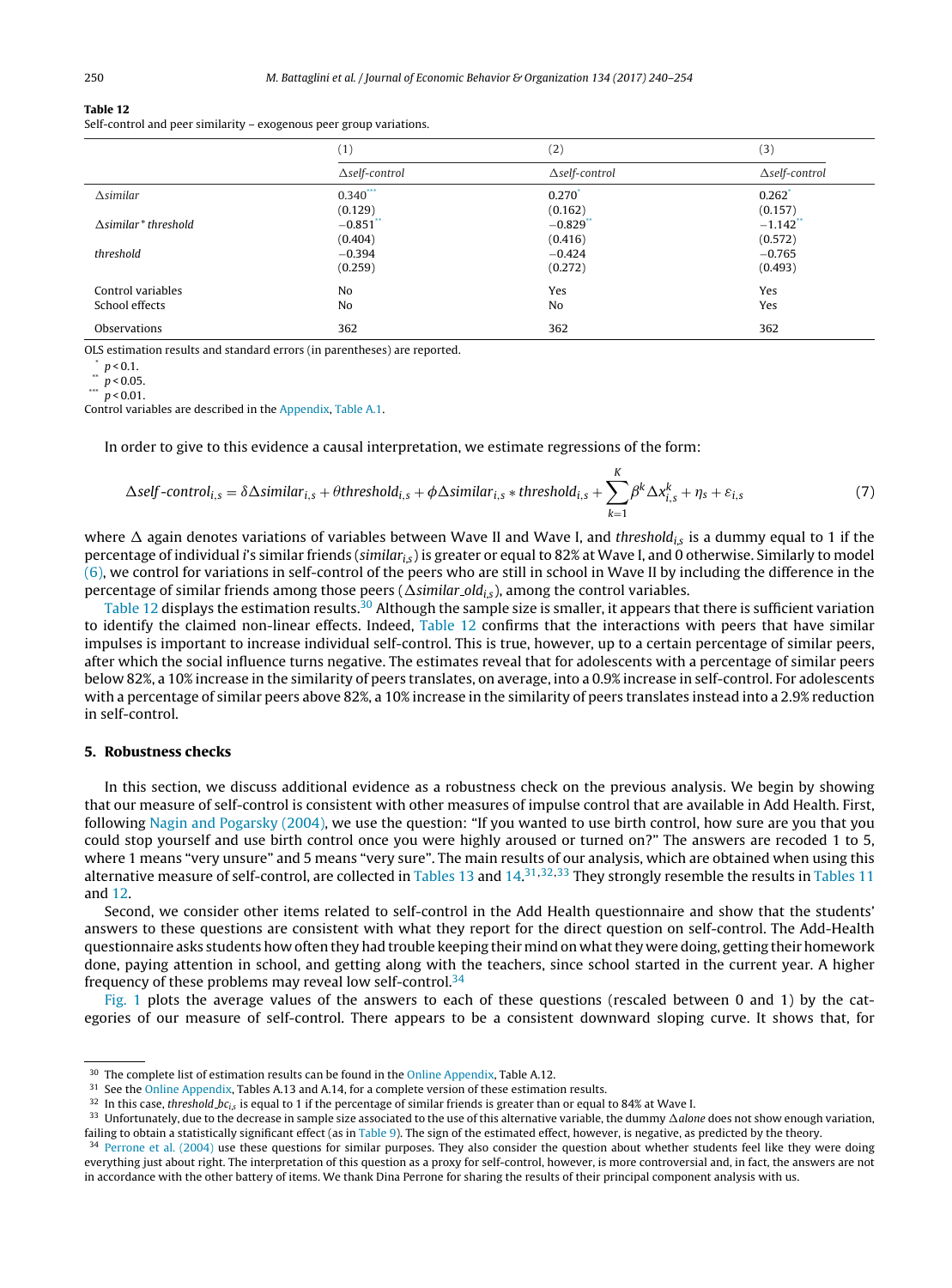<span id="page-11-0"></span>Self-control and peers' self-control – exogenous peer group variations.

|                                                  | (1)                    | (2)                    | (3)                    | (4)            |
|--------------------------------------------------|------------------------|------------------------|------------------------|----------------|
|                                                  | Abirth control         | $\Delta$ birth_control | $\Delta$ birth_control | Abirth control |
| $\Delta$ birth_control_peers                     | $-0.214$ <sup>**</sup> | $-0.228$ **            | $-0.329$ <sup>*</sup>  | $-0.519$       |
|                                                  | (0.103)                | (0.104)                | (0.130)                | (0.231)        |
| $\Delta$ birth_control_peers * d <sub>3 hc</sub> | 0.226                  | $0.235$ <sup>*</sup>   | $0.318$ <sup>*</sup>   | $0.575$ **     |
|                                                  | (0.136)                | (0.138)                | (0.170)                | (0.280)        |
| <b>Estimation method</b>                         | <b>OLS</b>             | <b>OLS</b>             | <b>OLS</b>             | IV             |
| Control variables                                | No                     | Yes                    | Yes                    | Yes            |
| School effects                                   | No                     | N <sub>0</sub>         | Yes                    | Yes            |
| Observations                                     | 310                    | 310                    | 310                    | 310            |

OLS/IV estimation results and standard errors (in parentheses) are reported.

 $\binom{p}{n}$  p < 0.1.

 $p < 0.05$ .

\*\*\*  $p > 0.03$ <br>p < 0.01.

Control variables are described in the [Appendix,](#page-12-0) [Table](#page-13-0) A.1.

## **Table 14**

Self-control ability and peer similarity – exogenous peer group variations.

|                                      | (1)                    | (2)                    | (3)                    |
|--------------------------------------|------------------------|------------------------|------------------------|
|                                      | $\Delta$ birth_control | $\Delta$ birth_control | $\Delta$ birth_control |
| $\triangle$ similar_bc               | $0.909***$             | $0.942***$             | $1.041***$             |
|                                      | (0.145)                | (0.149)                | (0.211)                |
| $\Delta$ similar_bc $*$ threshold_bc | $-0.419$ <sup>*</sup>  | $-0.470$               | $-0.740$ <sup>*</sup>  |
|                                      | (0.251)                | (0.183)                | (0.438)                |
| threshold_bc                         | 0.203                  | $0.238$ <sup>*</sup>   | 0.254                  |
|                                      | (0.126)                | (0.125)                | (0.200)                |
| Control variables                    | No                     | Yes                    | Yes                    |
| School effects                       | No                     | No                     | Yes                    |
| Observations                         | 310                    | 310                    | 310                    |

OLS estimation results and standard errors (in parentheses) are reported.

 $*$  p < 0.1.

 $\sqrt[3]{p}$  < 0.05.

 $\frac{m}{p}$  < 0.01.

Control variables are described in the [Appendix,](#page-12-0) [Table](#page-13-0) A.1.



**Fig. 1.** Comparison of Add Health self-control variables.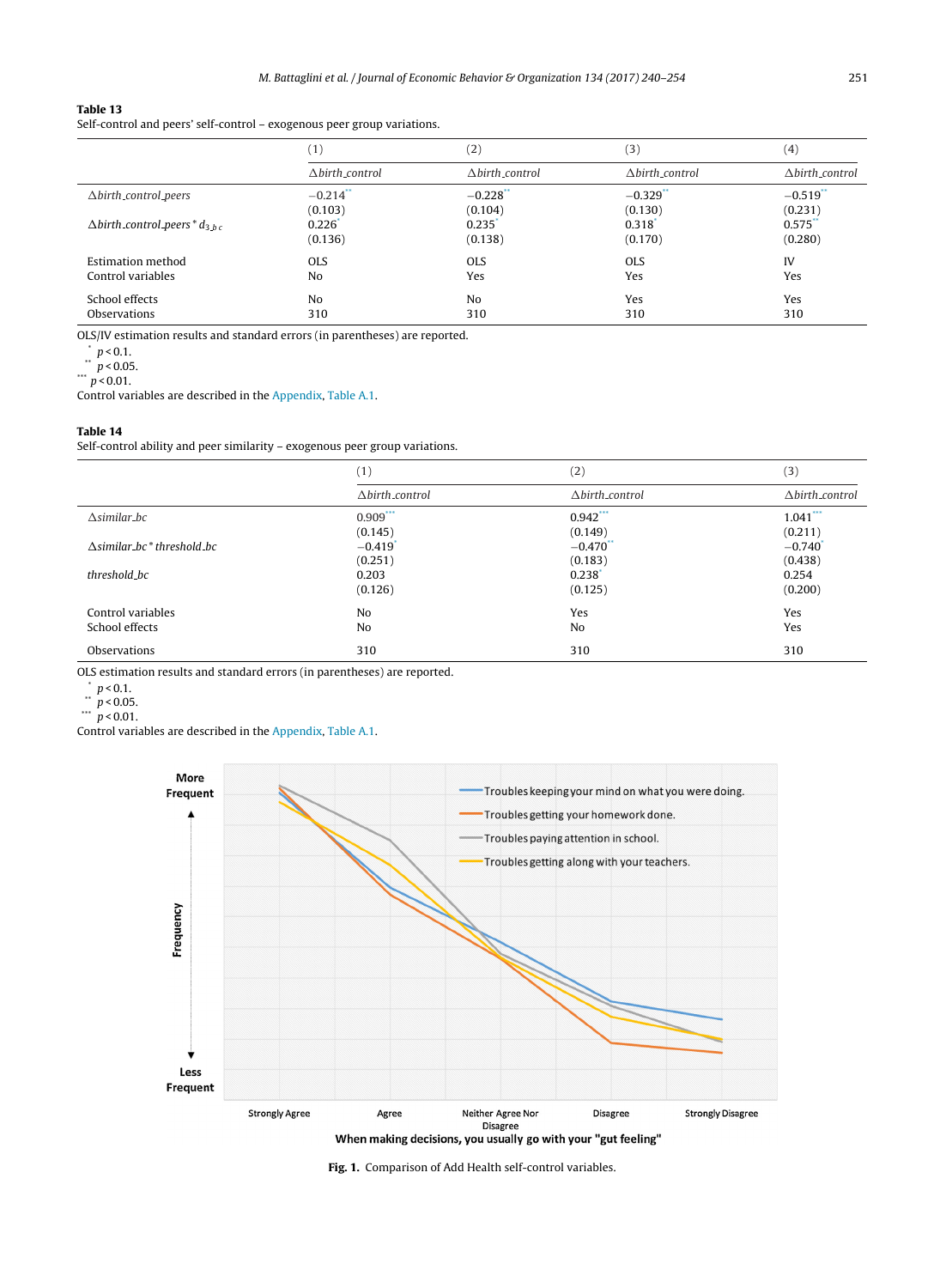<span id="page-12-0"></span>Self-control and peer similarity – exogenous peer group variations.

|                             | (1)                   | (2)                   | (3)                   |
|-----------------------------|-----------------------|-----------------------|-----------------------|
|                             | $\Delta$ self-control | $\Delta$ self-control | $\Delta$ self-control |
| $\Delta$ almost_similar     | $0.357***$            | $0.349$ ***           | $0.340$ **            |
|                             | (0.120)               | (0.135)               | (0.140)               |
| Aalmost similar * threshold | $-0.747$              | $-0.706$ <sup>*</sup> | $-0.867$              |
|                             | (0.333)               | (0.359)               | (0.479)               |
| threshold                   | $-0.443$              | $-0.424$ <sup>*</sup> | $-0.514$              |
|                             | (0.220)               | (0.250)               | (0.403)               |
| Control variables           | N <sub>0</sub>        | Yes                   | Yes                   |
| School effects              | No                    | No                    | Yes                   |
| Observations                | 362                   | 362                   | 362                   |

OLS estimation results and standard errors (in parentheses) are reported.

 $\sum_{n=1}^{\infty} p < 0.1$ .

 $\frac{1}{p}$  < 0.05.

\*\*\*  $p < 0.01$ .

Control variables are described in the Appendix, [Table](#page-13-0) A.1.

example, students that strongly agree to the statement "when making decisions, you usually go with your gut feeling" have lots of troubles with the items listed before. The troubles decrease as the reported level of self-control increases, and they are at a minimal level when students disagree that they follow their gut feeling when making decisions.

Our second exercise relates to the definition of peer similarity. In Section 3, we identified peers as "similar" in terms of self-control when they give exactly the same answer to the "gut feeling" question. We now test the robustness of our results when this definition is slightly changed. We define as "similar peers" the friends giving answers not only in the same category, but also in the one above or below. We name this variable "almost similar" and show the main result of our analysis in Table 15.<sup>35</sup> As one can see, the evidence remains qualitatively unchanged.

## **6. Conclusions**

In this paper, we have made a first attempt to test the predictions of the model of self-control in peer groups by [Battaglini](#page-14-0) et [al.](#page-14-0) [\(2005\).](#page-14-0) To gain insight into the effect of peers on individual self-control, we have exploited the longitudinal nature of the Add Health panel, which follows cohorts of students and their friends from adolescence to adulthood. As a source of exogenous variation, we have used the changes in peer groups resulting from the transition of older friends out of high school.

We find evidence consistent with the two key predictions of this theory regarding the relationship between an agent's expected self-control and the size and composition of his or her social circles: (i) students embedded in social circles have more self-control than those who are alone, and their self-control is increasing in the size of their social group; (ii) students' self-control is, however, a non-monotonic hump-shaped function of the average self-control of their friends. These findings suggestthat peer groups may play an important role in affecting self-control problems; butthe effect ofthe "quality of peers" (in terms of their self-control) is non-monotonic.

Naturally, our paper is only a first step in characterizing the relationship between individual and peers' abilities to control their own impulses. Nevertheless, our analysis uncovers non-linearities in peer influence that have thus far been neglected by the large literature on peer effects.

## **Appendix A.**

[Table](#page-13-0) A.1

<sup>&</sup>lt;sup>35</sup> See the [Online](#page-14-0) [Appendix,](#page-14-0) Table A.15, for a complete version of these estimation results.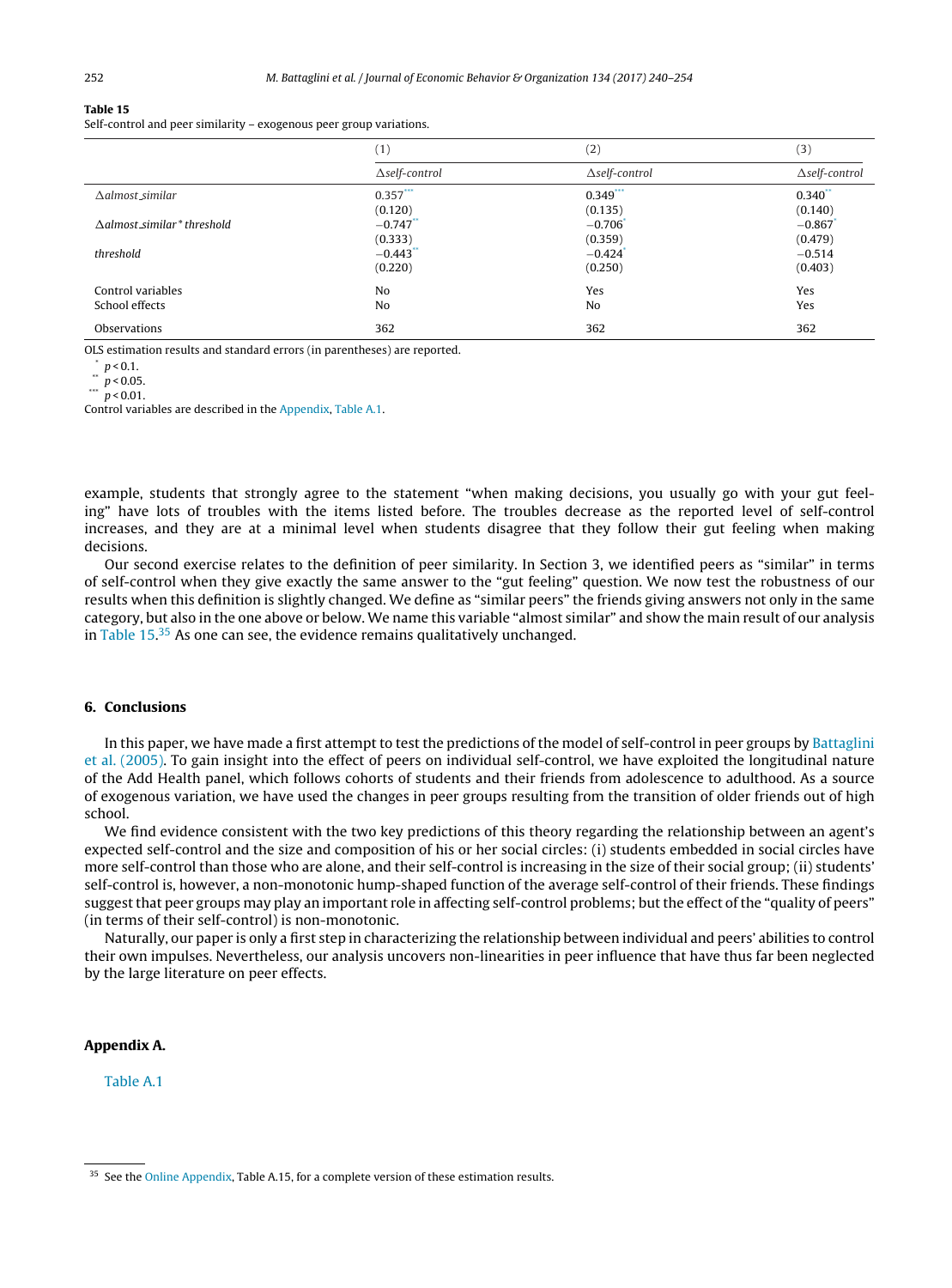## <span id="page-13-0"></span>**Table A.1** Data description.

J.

|                                  |                                                                                                                                                                                                                                                                                                                                             | Mean          | SD          | Min                  | Max                 |
|----------------------------------|---------------------------------------------------------------------------------------------------------------------------------------------------------------------------------------------------------------------------------------------------------------------------------------------------------------------------------------------|---------------|-------------|----------------------|---------------------|
| Target variables                 |                                                                                                                                                                                                                                                                                                                                             |               |             |                      |                     |
| self-control                     | Indicates how much the respondent agrees with the statement "when<br>making decisions, you usually go with your gut feeling without thinking<br>too much about the consequences of each alternative", ranging from 1 to 5,                                                                                                                  | 3.00          | 1.1         | $\mathbf{1}$         | 5                   |
| self-control_peers               | where 1 means "strongly agree" and 5 means "strongly disagree"<br>Indicates how much the peers, on average, agree with the statement "when<br>making decisions, you usually go with your gut feeling without thinking                                                                                                                       | 2.97          | 0.9         | $\mathbf{1}$         | 5                   |
| birth_control                    | too much about the consequences of each alternative", ranging from 1 to 5,<br>where 1 means "strongly agree" and 5 means "strongly disagree".<br>Indicates the respondent's answer to the following question: "if you                                                                                                                       | 4.05          | 1.2         | $\mathbf{1}$         | 5                   |
|                                  | wanted to use birth control, how sure are you that you could stop yourself<br>and use birth control once you were highly aroused or turned on?",<br>ranging from 1 to 5, where 1 means "very unsure" and 5 means "very sure".                                                                                                               |               |             |                      |                     |
| birth_control_peers              | Indicates the average peers' answer to the following question: "if you<br>wanted to use birth control, how sure are you that you could stop yourself<br>and use birth control once you were highly aroused or turned on?",                                                                                                                  | 3.87          | 0.9         | $\mathbf{1}$         | 5                   |
| alone                            | ranging from 1 to 5, where 1 means "very unsure" and 5 means "very sure".<br>Dummy equal to 1 if the respondent nominates no friends. This variable is<br>used in most of the models as an additional control.                                                                                                                              | 0.02          | 0.0         | $\bf{0}$             | $\mathbf{1}$        |
| similar                          | Percentage of peers with the same answer to the self-control question as<br>the respondent.                                                                                                                                                                                                                                                 | 0.27          | 0.4         | 0                    | $\mathbf{1}$        |
| similar_bc                       | Percentage of peers with the same answer to the birth control question as<br>the respondent.                                                                                                                                                                                                                                                | 0.34          | 0.4         | $\overline{0}$       | $\mathbf{1}$        |
| almost_similar                   | Percentage of peers with the same answer to the self-control question, or<br>in one category above or below with respect to the respondent.                                                                                                                                                                                                 | 0.64          | 0.4         | $\bf{0}$             | $\mathbf{1}$        |
| Demographics                     |                                                                                                                                                                                                                                                                                                                                             |               |             |                      |                     |
| age<br>female                    | Student grade, used as a proxy for age.<br>Dummy equal to 1 if the respondent is a female.                                                                                                                                                                                                                                                  | 9.67<br>0.51  | 1.6<br>0.5  | 7<br>$\overline{0}$  | 12<br>$\mathbf{1}$  |
| black                            | Dummy equal to 1 if the respondent is African American.                                                                                                                                                                                                                                                                                     | 0.22          | 0.4         | $\bf{0}$             | $\mathbf{1}$        |
| native                           | Dummy equal to 1 if the respondent is Native American.                                                                                                                                                                                                                                                                                      | 0.03          | 0.2         | $\overline{0}$       | $\mathbf{1}$        |
| asian                            | Dummy equal to 1 if the respondent is Asian.                                                                                                                                                                                                                                                                                                | 0.08          | 0.3         | $\bf{0}$             | $\mathbf{1}$        |
| other_races                      | Dummy equal to 1 if the individual is from a different race/ethnic group<br>(with white being the reference category).                                                                                                                                                                                                                      | 0.09          | 0.3         | $\overline{0}$       | $\mathbf{1}$        |
| Family background                |                                                                                                                                                                                                                                                                                                                                             |               |             |                      |                     |
| two_parents                      | Dummy equal to 1 if the individual resides with both parents.                                                                                                                                                                                                                                                                               | 0.66          | 0.5         | 0                    | 1                   |
| fam_income<br>fam_income_refused | Total family income before taxes (in thousands of USD).<br>Dummy equal to 1 if family income is refused.                                                                                                                                                                                                                                    | 40.72<br>0.11 | 50.8<br>0.3 | $\bf{0}$<br>$\bf{0}$ | 999<br>$\mathbf{1}$ |
| housing_quality                  | Indicates how well kept is the building where the respondent lives,<br>ranging from 1 (i.e., "very poorly kept, needs major repairs") to 4 (i.e.,<br>"very well kept").                                                                                                                                                                     | 3.34          | 0.9         | $\mathbf{1}$         | $\overline{4}$      |
| <b>Additional controls</b>       |                                                                                                                                                                                                                                                                                                                                             |               |             |                      |                     |
| religion_practice                | Indicates how often the respondent attends religious services, ranging<br>from 1 (i.e., "never") to 4 (i.e., "once a week or more").                                                                                                                                                                                                        | 2.70          | 1.2         | $\mathbf{1}$         | 4                   |
| religion_importance              | Dummy equal to 1 if the individual considers religion very important to<br>her.                                                                                                                                                                                                                                                             | 0.42          | 0.5         | $\bf{0}$             | $\mathbf{1}$        |
| peer_group_size                  | Number of friends nominated by the respondent.                                                                                                                                                                                                                                                                                              | 3.09          | 2.5         | $\bf{0}$             | 10                  |
| intelligence                     | Indicates the answer to the following question: "compared with other<br>people your age, how intelligent are you?"; responses are coded 1 to 6,<br>where 1 means "moderately below average", whereas 6 means "extremely                                                                                                                     | 3.85          | 1.1         | $\mathbf{1}$         | 6                   |
| self-control_peers_old           | above average".<br>Indicates how much the peers who are still in school during Wave II, on<br>average, agree with the statement "when making decisions, you usually go<br>with your gut feeling without thinking too much about the consequences                                                                                            | 2.97          | 0.9         | 1                    | 5                   |
| birth_control_peers_old          | of each alternative", ranging from 1 to 5, where 1 means "strongly agree"<br>and 5 means "strongly disagree".<br>Indicates the average peers' answer to the following question: "if you<br>wanted to use birth control, how sure are you that you could stop yourself<br>and use birth control once you were highly aroused or turned on?", | 4.08          | 1.0         | $\mathbf{1}$         | 5                   |
|                                  | ranging from 1 to 5, where 1 means "very unsure" and 5 means "very<br>sure", including only the peers that are still in school during Wave II.                                                                                                                                                                                              |               |             |                      |                     |
| similar_old                      | Percentage of peers, who are still in school during Wave II, with the same<br>answer to the self-control question as the respondent.                                                                                                                                                                                                        | 0.28          | 0.4         | $\bf{0}$             | $\mathbf{1}$        |
| similar_bc_old                   | Percentage of peers, who are still in school during Wave II, with the same<br>answer to the birth control question as the respondent.                                                                                                                                                                                                       | 0.34          | 0.4         | 0                    | $\mathbf{1}$        |
| almost_similar_old               | Percentage of peers, who are still in school during Wave II, with the same<br>answer to the self-control question, or in one category above or below<br>with respect to the respondent.                                                                                                                                                     | 0.64          | 0.5         | $\bf{0}$             | $\mathbf{1}$        |